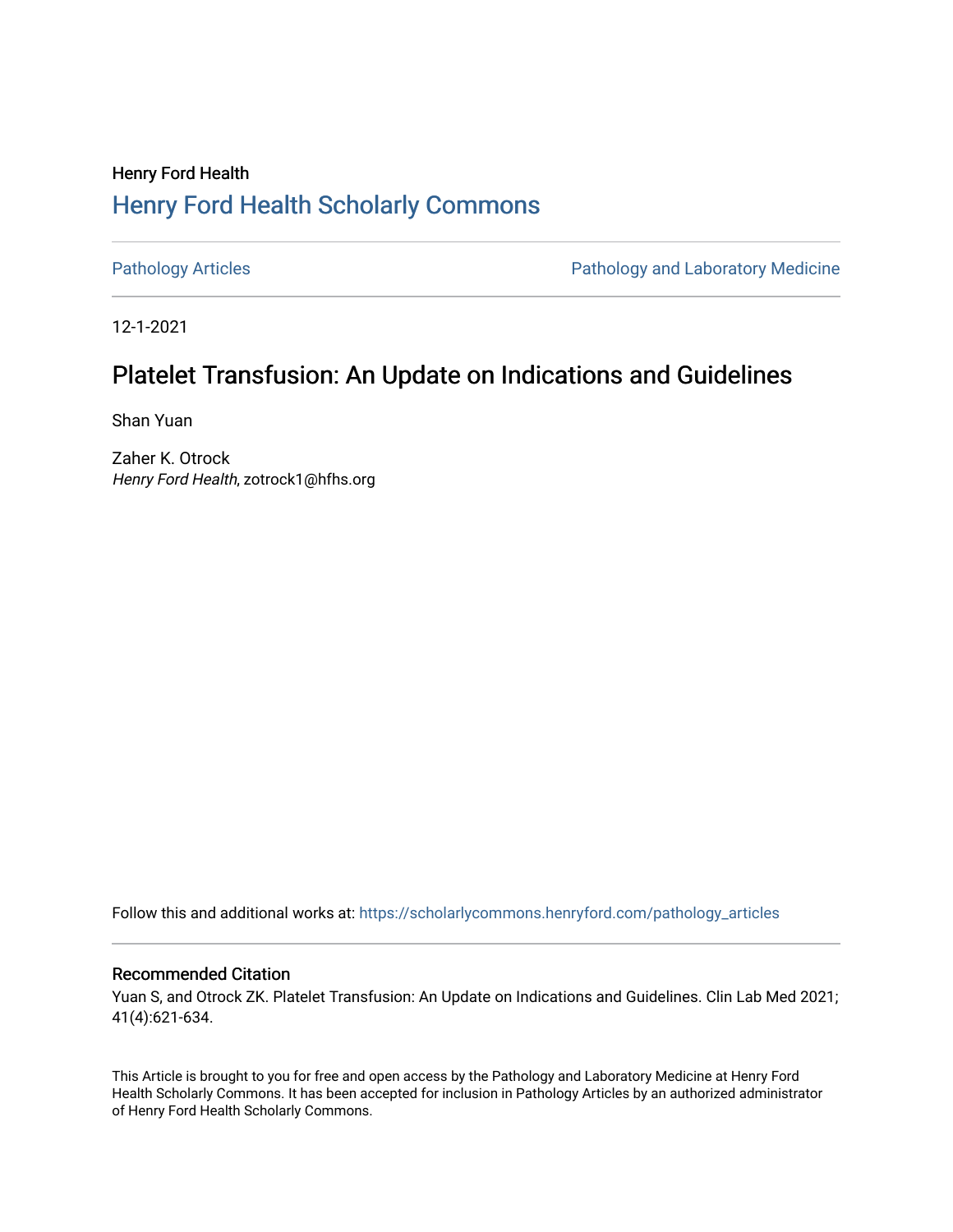# Platelet Transfusion An Update on Indications and Guidelines



Sh[a](#page-1-0)n Yuan, MD<sup>a</sup>, Zaher K. Otrock, MD<sup>[b](#page-1-1)[,c,](#page-1-2)[\\*](#page-1-3)</sup>

## KEYWORDS

• Platelet transfusion • Guidelines • Prophylactic • Therapeutic • Review

## KEY POINTS

- Although platelet transfusion thresholds have not changed, the demand for platelets has increased, with most of the transfusions used in managing patients with hematologic malignancies.
- Platelet products are prepared either by concentrating the platelets from whole-blood donations (known as platelet concentrates [PCs]), or by collecting platelets directly from donors via automated apheresis procedures (known as apheresis platelets [APs] or single-donor platelets). APs are more widely used in the United States and have certain advantages and drawbacks compared with PCs.
- Platelet transfusion guidelines have been published; however, they are not consistently being followed, lack recommendations on some clinical scenarios, or differ in the platelet threshold recommendations in some clinical settings.
- Platelet transfusion guidelines from different medical societies concur with strongly recommending prophylactic platelet transfusion in the setting of severe hypoproliferative thrombocytopenia  $\langle$ <10,000/ $\mu$ L) following chemotherapy or allogeneic bone marrow transplant.
- Platelet transfusion decisions, whether for prophylactic or therapeutic indications, should be weighed against the risks of transfusion side effects, refractoriness, contraindications in some clinical settings, and platelet product availability.

## INTRODUCTION

Platelets are commonly transfused blood components in many clinical settings, either therapeutically to manage acute hemorrhage or prophylactically to prevent bleeding when the platelet count decreases to less than a certain threshold or before a procedure. Platelets maintain hemostasis by controlling hemorrhage after blood vessel

<span id="page-1-3"></span><span id="page-1-2"></span>\* Corresponding author.

E-mail addresses: [zotrock1@hfhs.org](mailto:zotrock1@hfhs.org); [zaherotrock@hotmail.com](mailto:zaherotrock@hotmail.com)

Clin Lab Med 41 (2021) 621–634 <https://doi.org/10.1016/j.cll.2021.07.005> [labmed.theclinics.com](http://labmed.theclinics.com) 0272-2712/21/@ 2021 Elsevier Inc. All rights reserved.

<span id="page-1-1"></span><span id="page-1-0"></span><sup>&</sup>lt;sup>a</sup> Division of Transfusion Medicine, Department of Pathology, City of Hope National Medical Center, Duarte, CA 91010-3000, USA; <sup>b</sup> Division of Transfusion Medicine, Department of Pathology and Laboratory Medicine, Henry Ford Hospital, K6, 2799 West Grand Boulevard, Detroit, MI 48202, USA; <sup>c</sup> Department of Pathology, Wayne State University School of Medicine, Detroit, MI, USA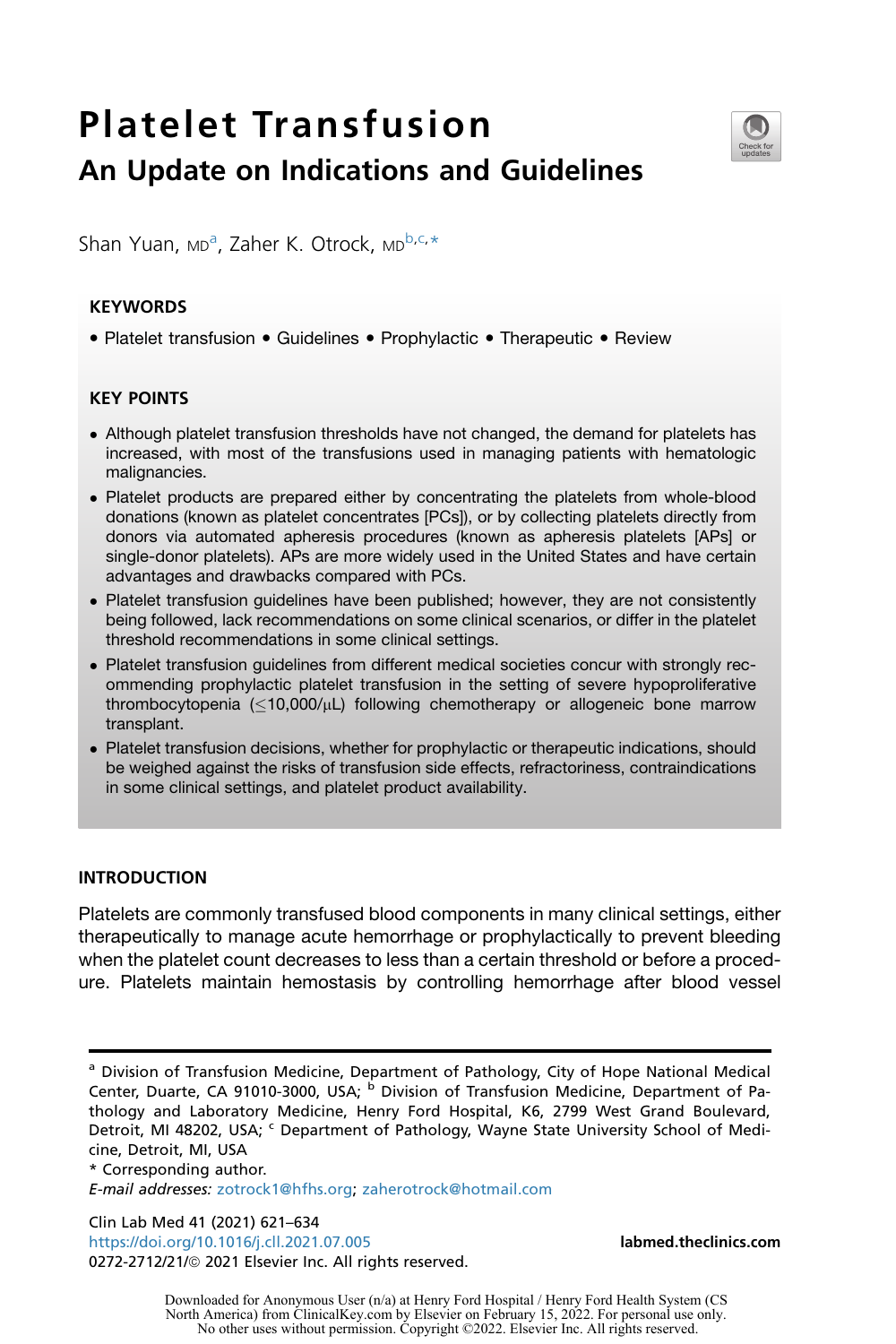endothelial disruption. This process involves platelet adhesion, activation, and aggregation to form a platelet plug at the site of injury, thus maintaining vascular integrity.[1](#page-10-0)

According to the American Red Cross, approximately 7000 units of platelets are transfused daily in the United States.<sup>[2](#page-10-1)</sup> The demand for platelets has increased in spite of the unchanging prophylactic platelet transfusion thresholds.<sup>[3](#page-10-2)</sup> Some factors that could have contributed to the increase in platelet demand are a growth in the general population, an increase in the incidence of hematologic malignancies in an aging pop-ulation, and changing practices in managing hematologic malignancies.<sup>[4](#page-10-3)</sup> It is estimated that two-thirds of platelet components are used in managing patients with hematologic malignancies.<sup>[5](#page-10-4)</sup>

Some platelet transfusion guidelines have been developed $6-8$ ; however, platelet transfusion practices are still heterogeneous because the available transfusion guidelines are not consistently followed and their implementation may be challenging in some practices.<sup>[9](#page-10-6)</sup> In addition, these guidelines either lack recommendations or differ in the platelet threshold recommendations in some clinical settings, such as surgery and invasive procedures.<sup>6-8</sup> When deciding on platelet transfusions, physicians are encouraged to consider the possible adverse events of transfusion, and the costs and labor associated with platelet acquisition. It is worth noting that platelet triaging processes followed by blood banks to maintain an adequate inventory can sometimes affect the decision to transfuse platelets. This article presents an update on platelet transfusion, focusing on transfusion guidelines and platelet thresholds in different clinical settings.

## PLATELET PRODUCTS

Platelet products are manufactured in 2 ways: concentrated and pooled from units of whole blood (WB), or collected directly from donors via an automated apheresis  $in$ strument $10$ 

Platelet concentrates (PCs) are also known as random donor platelets or pooled platelets. The number of platelets in each concentrate is variable, but 4 to 6 units of PCs need to be pooled to provide a therapeutic dose of at least  $3 \times 10^{11}$  platelets for adult patients. Apheresis platelets (APs) are also known as single-donor platelets. A typical apheresis procedure often can collect sufficient platelets to be split into 2 or even 3 doses of platelets, with each dose providing approximately the equivalent of 6 or more units of PCs (ie,  $3-6 \times 10^{11}$  $3-6 \times 10^{11}$  $3-6 \times 10^{11}$  platelets).<sup>11</sup> APs are more widely used in the United States and have certain advantages and drawbacks compared with PCs ([Table 1](#page-3-0)).

## Pathogen Inactivation of Platelets

Despite increased laboratory testing and more stringent donor selection criteria, transfusion-transmitted infections still occur. Current testing is not fully effective against bacterial contamination, and septic transfusion reactions remain one of the leading causes of transfusion-related mortality and serious adverse events. The currently available testing also does not test for all potential pathogens, and testing can only be implemented for new emerging pathogens after the agent has been identified. As a strategy developed to not only proactively inactivate all the pathogens that are the targets of current infectious disease testing of blood components but also inactivate all viruses, bacteria, and protozoa, pathogen inactivation (PI) technologies significantly reduce the risks of transfusion-transmitted infections. At present, three PI technologies of platelets are available, using amotosalen hydrochloride plus ultraviolet A light (INTERCEPT Blood System, Cerus Europe BV,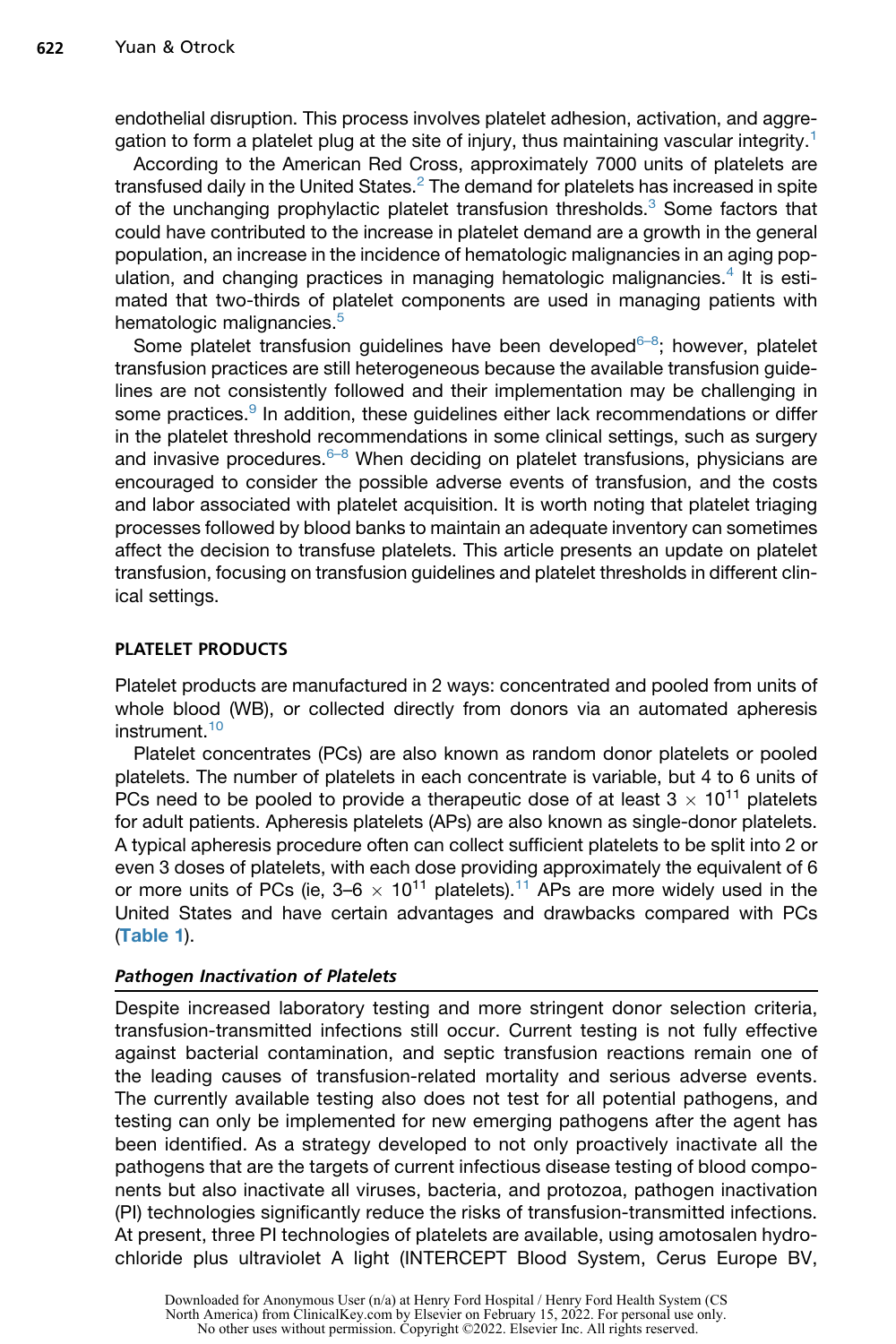<span id="page-3-0"></span>

| Table 1<br>Advantages and disadvantages of platelet concentrates versus apheresis platelets |                                                                                                                                                                                                      |                                                                                                                                                                                                                                                                                                                                       |  |  |
|---------------------------------------------------------------------------------------------|------------------------------------------------------------------------------------------------------------------------------------------------------------------------------------------------------|---------------------------------------------------------------------------------------------------------------------------------------------------------------------------------------------------------------------------------------------------------------------------------------------------------------------------------------|--|--|
|                                                                                             | <b>PCs</b>                                                                                                                                                                                           | <b>APs</b>                                                                                                                                                                                                                                                                                                                            |  |  |
| Advantages                                                                                  | • Less costly<br>• Coproduct of WB collection<br>• Collection of WB and<br>concentration of platelets<br>easy to perform                                                                             | • Single donor exposure per adult dose<br>• Donor matching (based on HLA, ABO<br>type, and so forth) possible<br>• Low RBC and WBC content<br>• Meets leukoreduction criteria <sup>a</sup><br>• Easier to perform bacterial testing<br>• Can be treated with FDA-approved<br>pathogen inactivation technology in<br>the United States |  |  |
| Disadvantages                                                                               | • Must be pooled to provide<br>an adult dose<br>• Increased donor exposure<br>• Donor matching impractical<br>• Higher RBC and WBC content<br>• More labor intensive to<br>perform bacterial testing | • Expensive<br>• Collection requires dedicated<br>procedure, apheresis operator, and<br>instrument<br>• Time consuming and less convenient<br>for the donor                                                                                                                                                                           |  |  |

Abbreviations: FDA, US Food and Drug Administration; HLA, human leukocyte antigen; RBC, red blood cell; WBC, white blood cell.<br><sup>a</sup> Integrated leukoreduction system is available on most instruments.

<span id="page-3-1"></span>

Amersfoort, The Netherlands), riboflavin plus ultraviolet light (Mirasol Pathogen Reduction Technology, Terumo BCT Biotechnologies, Lakewood, CO), or ultraviolet C light (Theraflex UV, MacoPharma, Mouvaux, France). All 3 achieve inactivation of a broad range of pathogens by causing extensive photochemical damage to the nucleic acids.<sup>[12](#page-10-9)</sup>

The 3 different systems are in various stages of clinical use and regulatory approvals. At present, only the INTERCEPT technology is licensed in the United States for APs. Both INTERCEPT and Mirasol are clinically available in Europe AP and PC products, whereas the Theraflex UV system is still in development. The US Food and Drug Administration (FDA) also approved the INTERCEPT technology as a safety measure to reduce bacterial contamination of platelets, and, as such, a replacement for both primary and secondary bacterial testing, including both culture-based and rapid bacterial detection point-of-release tests (eg, Verax Platelet PGD Test System, Verax Biomedical, Marlborough, MA).

## PLATELET TRANSFUSION STRATEGIES: PROPHYLACTIC VERSUS THERAPEUTIC Prophylactic Platelet Transfusion

Most platelet transfusions are given prophylactically to patients on chemotherapy, following hematopoietic stem cell transplant, or before invasive procedures. Platelet transfusion thresholds have been established by various medical societies ([Table 2](#page-4-0)).

## Hypoproliferative thrombocytopenia

Thrombocytopenia is a common problem in hematology and oncology patients. Despite the major development of platelet growth factors and thrombopoietin molecules, platelet transfusions remain the most common treatment for patients with thrombocytopenia.[13](#page-10-10) Most platelet components are transfused prophylactically to prevent bleeding in the setting of hypoproliferative thrombocytopenia secondary to bone marrow involvement with malignancy, or as a result of treatment mostly with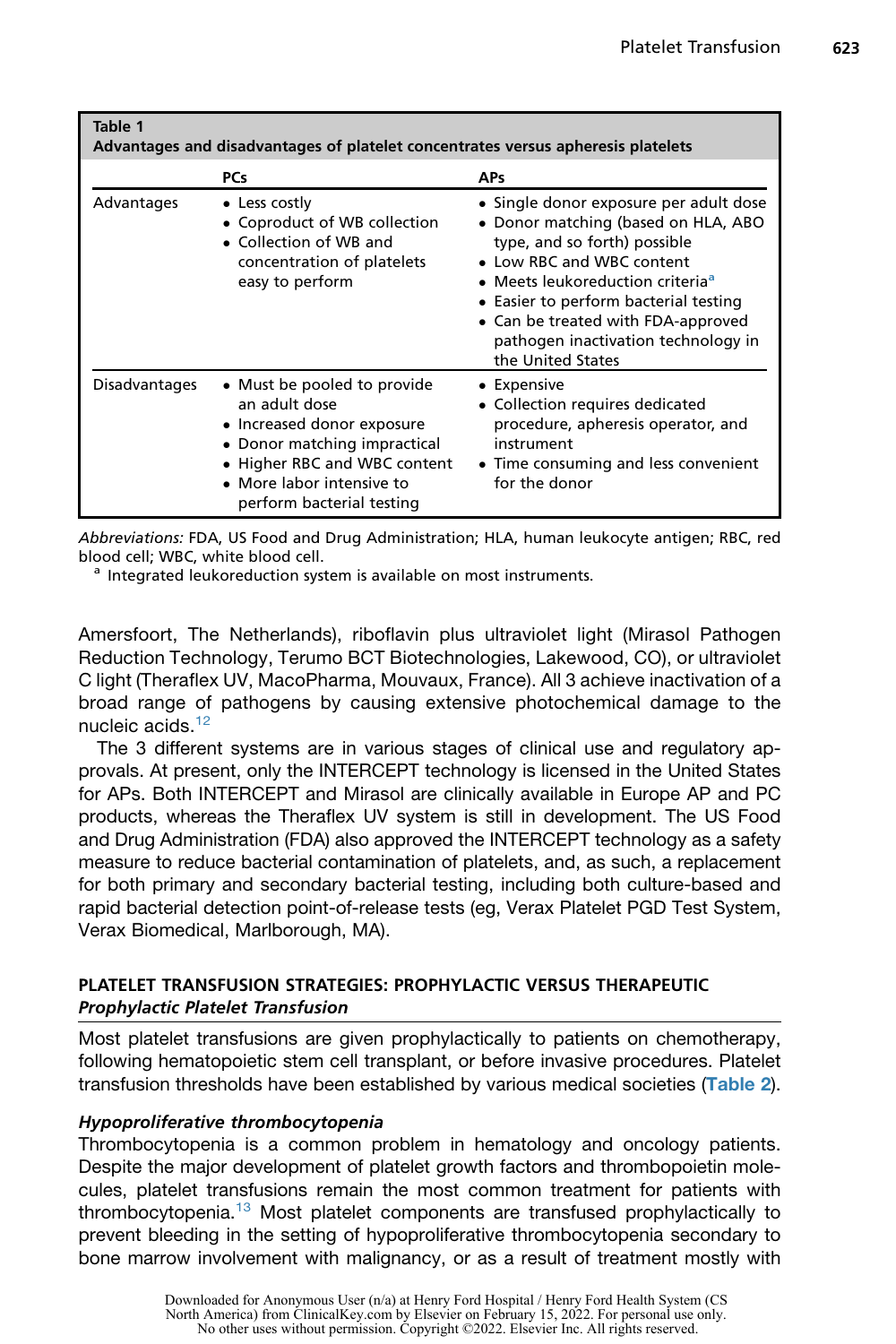<span id="page-4-0"></span>

| Table 2<br>Prophylactic platelet transfusion thresholds according to different guidelines                    |                                                    |                                            |                                            |  |
|--------------------------------------------------------------------------------------------------------------|----------------------------------------------------|--------------------------------------------|--------------------------------------------|--|
|                                                                                                              | Platelet Transfusion Threshold (Level of Evidence) |                                            |                                            |  |
| <b>Indication/Procedure</b>                                                                                  | AABB <sup>6</sup>                                  | ASCO <sup>8</sup>                          | BSH <sup>7</sup>                           |  |
| Major surgery                                                                                                | <50,000/µL (WR)                                    | $<$ 40,000-50,000/ $\mu$ L<br>(WR)         | <50,000/µL (WR)                            |  |
| CNS or ophthalmic<br>surgery                                                                                 | <b>NR</b>                                          | <b>NR</b>                                  | <100,000/µL (WR)                           |  |
| Central venous<br>catheter placement                                                                         | <20,000/µL (WR)                                    | <b>NR</b>                                  | <20,000/µL (SR)                            |  |
| Lumbar puncture                                                                                              | <50,000/μL (WR)                                    | <b>NR</b>                                  | <40,000/µL (WR)                            |  |
| Epidural or spinal<br>anesthesia                                                                             | ΝR                                                 | NR.                                        | <80,000/µL (WR)                            |  |
| Bone marrow aspirate<br>or trephine biopsy                                                                   | ΝR                                                 | <b>NR</b>                                  | Platelet transfusion<br>not indicated (SR) |  |
| Percutaneous liver<br>biopsy                                                                                 | NR.                                                | <b>NR</b>                                  | <50,000/µL (MR)                            |  |
| Hypoproliferative<br>thrombocytopenia<br>following<br>chemotherapy or<br>allogeneic BMT                      | $<$ 10,000/ $\mu$ L (SR)                           | $<$ 10,000/ $\mu$ L (SR)                   | <10,000/µL (SR)                            |  |
| Hypoproliferative<br>thrombocytopenia<br>following autologous<br><b>BMT</b>                                  | <b>NR</b>                                          | Platelet transfusion<br>not indicated (MR) | Platelet transfusion<br>not indicated (MR) |  |
| Chronic bone marrow<br>failure (including<br>patients<br>on low-dose oral<br>chemotherapy or<br>azacitidine) | NR.                                                | <b>NR</b>                                  | Platelet transfusion<br>not indicated (MR) |  |
| Chronic bone marrow<br>failure on intensive<br>chemotherapy                                                  | NR.                                                | <b>NR</b>                                  | <10,000/µL (SR)                            |  |

Abbreviations: AABB, American Association of Blood Banks (former name); ASCO, American Society of Clinical Oncology; BMT, bone marrow transplant; BSH, British Society for Haematology; CNS, central nervous system; NR, no recommendation is provided; MR, moderate recommendation; SR, strong recommendation; WR, weak recommendation.

chemotherapy.[4](#page-10-3)[,5](#page-10-4) The current evidence from published literature and guidelines supports prophylactic platelet transfusion in hypoproliferative thrombocytopenia.

The AABB (formerly known as the American Association of Blood Banks) strongly recommends that hospitalized adult patients with therapy-induced hypoproliferative thrombocytopenia should be transfused to reduce the risk of spontaneous bleeding.<sup>[6](#page-10-5)</sup> The AABB recommends transfusing with a single apheresis unit or equivalent when the platelet count is less than or equal to  $10,000/\mu$ L. The American Society of Clinical Oncology (ASCO) shares the same platelet transfusion recommendation in this setting.<sup>[8](#page-10-11)</sup> This recommendation applies to patients receiving intensive chemotherapy or undergoing allogeneic stem cell transplant. The platelet count threshold is generally increased to 15,000 or 20,000/ $\mu$ L when patients have risk factors of bleeding.<sup>[9,](#page-10-6)[14](#page-10-12)</sup>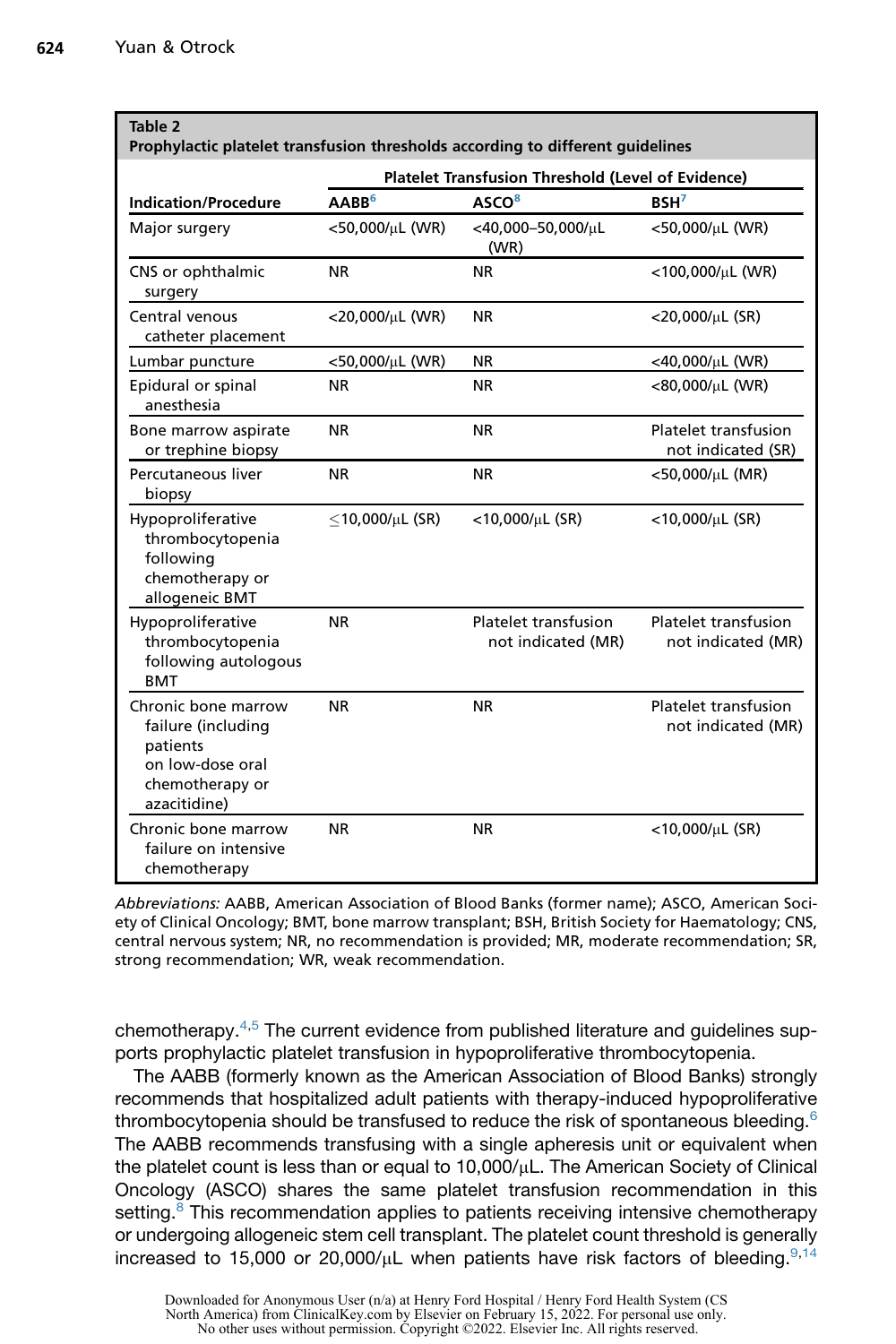Fever, infection, and inflammation are among the risk factors of bleeding reported in the literature<sup>[9](#page-10-6)[,15,](#page-10-14)16</sup>; however, studies are still warranted to identify these risk factors and what platelet threshold should be the trigger for transfusion. Prophylactic platelet transfusion to patients who had autologous stem cell transplant and are not bleeding is not encouraged. $17,18$  $17,18$  Prophylactic platelet transfusion is not recommended for patients with chronic bone marrow failure (eg, myelodysplasia and aplastic anemia) even if they are taking low-dose oral chemotherapy or azacitidine, whereas platelet trans-fusion is recommended for those receiving intensive chemotherapy.<sup>[7](#page-10-13)</sup>

## Before invasive procedures and surgery

Platelet threshold recommendations are variable for invasive procedures and surgeries. This recommendation relates to the lack of evidence and subsequently the unavailability or weakness of platelet transfusion guidelines. $6-8$  The AABB, ASCO, and the British Society for Haematology (BSH) agree on a platelet threshold of 20,000/ $\mu$ L and 50,000/ $\mu$ L for central venous catheter placement and major nonneuraxial surgery, respectively. Although the available literature is low quality and sparse, a platelet count more than  $100,000/\mu$ L is usually recommended before neurosurgery or ophthalmic surgery involving the posterior segment of the eye.<sup>[7,](#page-10-13)[19](#page-10-18)[,20](#page-11-0)</sup> Evidence on platelet transfusion for lumbar puncture is weak without any randomized clinical trials (RCT) to provide evidence.<sup>[21](#page-11-1)</sup> The AABB advocates platelet transfusion for elective diagnostic lumbar puncture when the platelet count is less than 50,000/ $\mu$ L.<sup>[6](#page-10-5)</sup> Despite lack of data, a platelet count of 80,000/ $\mu$ L is considered safe for epidural or spinal anesthesia in the absence of bleeding risk factors other than thrombocytopenia. $22,23$  $22,23$  Platelet transfusion is not indicated before bone marrow aspirate or trephine biopsy because the risk of significant bleeding is less than  $0.1\%$ <sup>[7](#page-10-13)</sup>; bleeding can typically be stopped by applying pressure on the biopsy site.

Bronchoscopy with or without bronchoalveolar lavage can be safely performed in patients with severe thrombocytopenia (platelet count of  $>10,000/\mu L$ ).<sup>[24](#page-11-4)[,25](#page-11-5)</sup> Endoscopic interventions are fairly safe in patients with platelet count greater than  $50,000/\mu$ L. Nonetheless, a platelet count of greater than or equal to  $20,000/\mu$ L might be an appropriate threshold for platelet transfusion if a higher threshold is difficult to attain. $26,27$  $26,27$  $26,27$  The data on percutaneous liver biopsy in patients with thrombocytopenia are heterogeneous. However, knowing the low overall incidence of serious bleeding, a platelet count of at least  $50,000/\mu L$  is considered safe to perform percutaneous liver biopsy.<sup>28</sup>

## Therapeutic Platelet Transfusion

Clinically significant bleeding usually refers to bleeding that is more than skin bleeding or epistaxis, and lasts more than 30 minutes, typically classified as World Health Or-ganization (WHO) grade 2 or higher.<sup>[29](#page-11-9)</sup> Complicated by highly diverse and complex clinical scenarios, variable definitions, and subjective assessment of bleeding, highquality evidence to guide platelet transfusion therapy in actively bleeding patients is limited, and some variations in the recommendations of different guidelines are unsurprising.

However, most consensus guidelines recommend a platelet count of less than  $50,000/\mu$ L as the threshold for platelet transfusion in patients with major or severe bleeding, including trauma,  $7,20,30-34$  $7,20,30-34$  $7,20,30-34$  $7,20,30-34$  and disseminated intravascular coagulation  $(DIC).^{35}$  Platelet count should be maintained at greater than 100,000/ $\mu$ L in the presence of multiple trauma, central nervous system (CNS), or ocular bleeding. The role of therapeutic platelet transfusions in specific scenarios is discussed further here.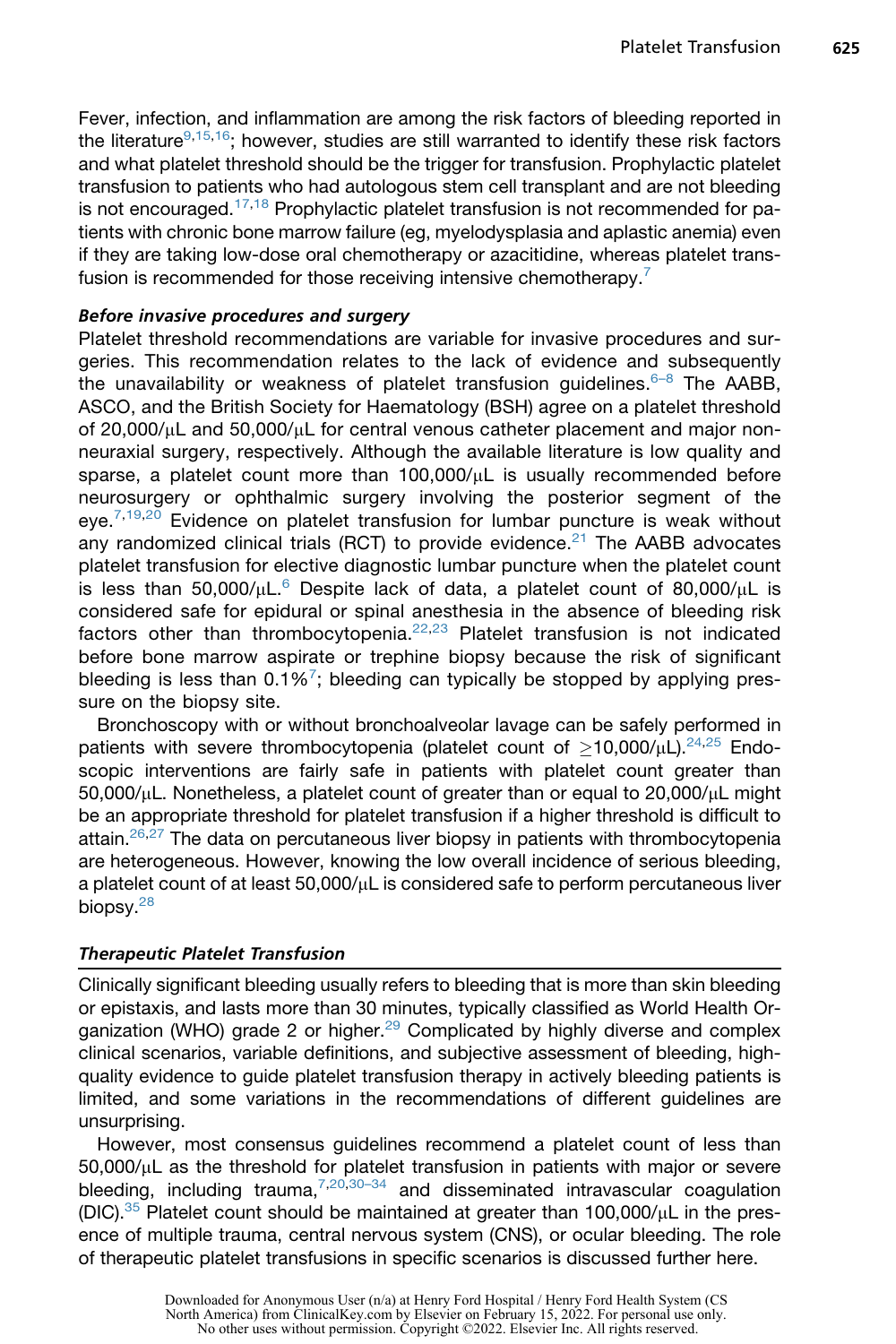#### Minor bleeding

Many minor bleeding (WHO grade 1) episodes consist of mucocutaneous hemorrhages that are limited in size and/or duration (eg, epistaxis <1 hour, petechial lesions <2 mm in size, ecchymosis <10 cm in size), and often spontaneously resolve without consequence. Data on the necessity and efficacy of platelet transfusions in minor bleeding episodes are sparse. Although earlier studies showed that many severe bleeding episodes were preceded by minor bleeding,<sup>[36](#page-11-12)</sup> recurrent event analysis of data from the randomized TOPPS trial, which was a randomized controlled trial comparing the use of prophylactic platelet transfusion with no prophylaxis in adult thrombocytopenic patients with hematological malignancies, failed to show minor bleeding as predictive for WHO grade 2 to 4 bleeding.<sup>[16](#page-10-15)</sup>

The 2016 British Committee for Standards in Haematology (BCSH) guidelines recommend that patients with WHO grade 1 bleeding and no additional risk factors should be transfused if platelet count is less than  $10,000/\mu L$ , the same as patients without any bleeding. If the bleeding is more significant but not severe or life threatening, platelet transfusion can be considered if platelet count is less than 30,000/  $\mu$ L.<sup>[7](#page-10-13)</sup> The benefits of platelet transfusion in patients with minor bleeding should be weighed against the potential risks and evaluated along with alternative measures such as antifibrinolytics, local measures at bleeding site, and close monitoring.

#### Trauma

Low platelet count has been correlated with increased morbidity and mortality in massively transfused patients with trauma.[37,](#page-11-13)[38](#page-11-14) However, platelet count may also be less predictive of outcome in the trauma setting because of platelet dysfunction and other coagulopathies.<sup>[39](#page-11-15)</sup> Consequently, the evidence to support particular thresholds for platelet transfusion is weak.

The empiric administration of platelets in predefined ratios with other blood products in patients with trauma who are not necessarily thrombocytopenic is controver-sial, as well as the optimal ratio or timing. A meta-analysis<sup>[40](#page-12-0)</sup> and a systematic review<sup>[41](#page-12-1)</sup> of retrospective and observational studies showed improved survival among patients with trauma receiving high platelet and plasma to red blood cell (RBC) ratios; however, such data are subject to confounding factors such as survivorship bias. In contrast, a review of 6 RCTs, 5 in patients with trauma, found no evidence of improved patient mortality or morbidity when comparing transfusing at 1:1:1 plasma and platelet to RBC ratio with a 1:1:2 ratio or standard care of primarily laboratory-guided transfusions.[42](#page-12-2) The current BCSH guidelines only recommend early use of platelets in addition to transfusion of plasma and RBCs at a 1:1 ratio in patients with trauma with, or at risk of, massive bleeding. [32](#page-11-16)

## Disseminated intravascular coagulation (DIC)

The cornerstone of DIC treatment should be addressing the underlying cause. Platelet transfusion in patients with DIC should be reserved for patients with active bleeding or at high risk for bleeding (eg, postoperative, preinvasive procedure) to maintain the platelet count greater than  $50,000/\mu$ L. Transfusions should not be withheld for fear of "fueling the fire" in such patients.

In nonbleeding patients with DIC, guidelines have recommended platelet count of  $10,000$  to  $20,000/\mu L$  as the threshold for prophylactic platelet transfusion for patients with no additional risk factors for significant bleeding. [35](#page-11-11)[,43](#page-12-3)

#### Intracerebral hemorrhage

Although most guidelines recommend maintaining the platelet count at greater than  $100,000/\mu$ L in patients with CNS bleeding, data on the impact of platelet transfusion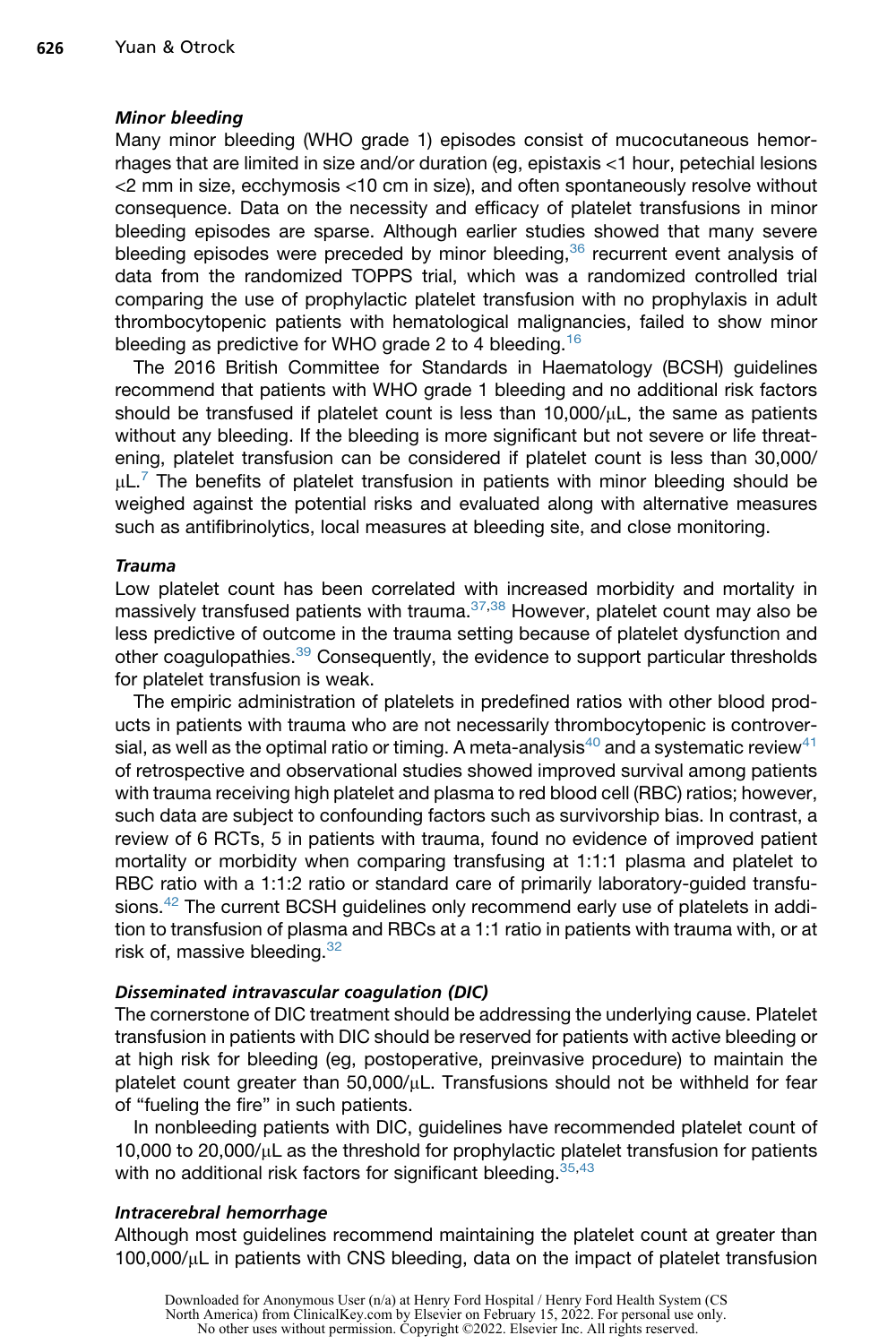are overall limited. High-quality studies have mostly been focused on antiplatelet therapy (APT) –associated spontaneous intracerebral hemorrhage (sICH) and traumatic intracerebral hemorrhage (tICH). Earlier cohort studies showed slightly, but not statis-tically significant, improved mortalities following platelet transfusion.<sup>[44](#page-12-4)[,45](#page-12-5)</sup> However, in the more recent, randomized controlled PATCH trial of 190 patients with APTassociated sICH, $46$  patients who received platelet transfusions were surprisingly more likely to have poor outcomes and higher mortality at 3 months, as well as increased hematoma growth at 24 hours. The mechanisms for the poorer outcomes associated with platelet transfusion are unclear. The PATCH trial was critiqued for low enrollment, stringent inclusion criteria, imbalance between the study arms, and underrepresentation of patients requiring neurosurgical intervention. $47$  A separate RCT of patients with APT-associated sICH who required neurosurgical intervention showed that platelet transfusions were associated with a reduction of postoperative hemorrhage and mortality from 34% to 15% at 6 months.<sup>[48](#page-12-8)</sup> For patients with APTassociated tICH, 2 recent systematic reviews and meta-analyses of mostly small retrospective observational studies also failed to identify clear benefits of platelet transfusion. $49,50$  $49,50$  $49,50$  In summary, the available data suggest that platelet transfusions should be minimized in patients with APT-associated intracerebral hemorrhage (ICH) but may be considered for the subset of patients requiring neurosurgical intervention.

## PLATELET TRANSFUSION IN SPECIFIC SETTINGS Immune Thrombocytopenia

Primary immune thrombocytopenia (ITP) is characterized by the presence of plateletspecific autoantibodies. Prophylactic platelet transfusion in ITP is not recommended. $6$ However, platelet transfusion can be considered before an invasive procedure or surgery when other treatments have failed. Administration of intravenous immunoglobulin (IVIg) with platelets was shown to be associated with rapid restoration of adequate platelet counts.<sup>51</sup> However, platelet transfusion can have a role in serious bleeding.<sup>[52](#page-12-12)</sup>

Posttransfusion purpura (PTP), which is considered a delayed transfusion reaction, is a rare condition caused by antibodies against platelet-specific antigens. Sometimes PTP results in significant bleeding, which can be fatal.<sup>[53](#page-12-13)</sup> Prophylactic platelet transfusion is not recommended in the setting of PTP, and management is based on IVIg. Nevertheless, platelet transfusion is reserved for life-threatening bleeding.

## Inherited and Acquired Platelet Disorders

Inherited platelet disorders are characterized by platelet dysfunction with or without thrombocytopenia. The 2 described conditions are Bernard Soulier syndrome (BSS) and Glanzmann thrombasthenia (GT). Antifibrinolytics and hormonal therapies are usually the first-line treatment in managing bleeding diathesis in BSS and  $GT<sup>54</sup>$  $GT<sup>54</sup>$  $GT<sup>54</sup>$  However, platelet transfusion remains a common approach in managing major bleeding and for prophylaxis. The risks of alloimmunization and platelet refractoriness should be seriously entertained before platelet transfusion.<sup>[54](#page-12-14)</sup>

Acquired platelet disorders are also characterized by platelet dysfunction caused by platelet-extrinsic factors. Common clinical scenarios include drug-induced platelet dysfunction, uremia, and trauma. There is weak evidence to support the use of platelet transfusion to reverse APT. Platelet transfusion is contraindicated in APT-associated ICH (discussed earlier in relation to ICH).<sup>[46](#page-12-6)</sup>

Platelet dysfunction in uremia is multifactorial and includes abnormal platelet–vessel wall interaction and platelet intrinsic defects. $55$  Platelet dysfunction should be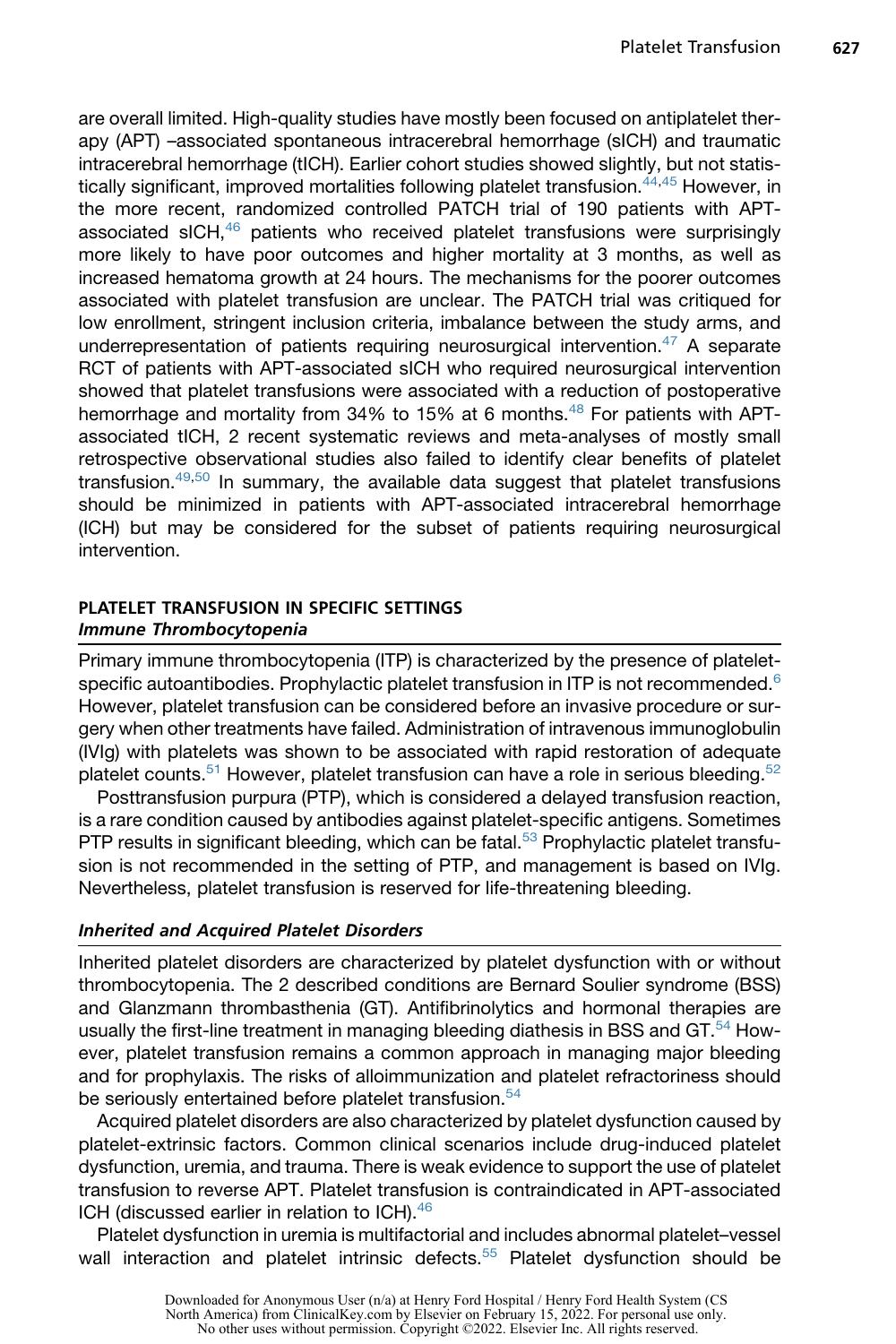corrected in patients with active bleeding or those who are planned for surgical procedures. Treatment options include correction of the underlying cause of uremia, dial-ysis, desmopressin, cryoprecipitate, or estrogen therapy.<sup>[56](#page-12-16)</sup>

Platelet dysfunction can occur in trauma-induced coagulopathy even with a normal platelet count.<sup>[57](#page-12-17)</sup> There is evidence that platelet transfusion in patients with trauma im-proves outcome.<sup>[58](#page-13-0)</sup> Massive transfusion protocols are a clear example of this practice.

#### PLATELET TRANSFUSION IN PEDIATRIC PATIENTS

The normal platelet count of a healthy newborn is the same as that of older children and adults. In preterm neonates, the incidence of thrombocytopenia is inversely correlated to the gestational age at birth; however, a clear relationship between thrombocytopenia and clinically significant hemorrhage has not been established.<sup>59</sup> Evidence-based guidelines for optimal platelet transfusion are lacking in pediatric patients, and recommended transfusion thresholds for term infants and older children are primarily based on those for adults, with additional safety margins built-in for preterm infants, higherrisk patients, or clinical scenarios based on local norms and expert opinions. $60,61$  $60,61$  Not surprisingly, large variations and ambiguities exist in transfusion practices. $62,63$  $62,63$ 

For example, most institutions use a platelet count of  $50,000$  to  $100,000/\mu$ L as the transfusion threshold for neonates on extracorporeal membrane oxygenation because of the higher bleeding risks,  $64,65$  $64,65$  but there are no data from RCTs examining the efficacy and safety of the different thresholds. Another recommendation based on guidelines for adults is the threshold of platelet count less than  $50,000/\mu$ L before lumbar puncture.<sup>[6](#page-10-5)[,60,](#page-13-2)[61](#page-13-3)</sup> However, some investigators have suggested using 100,000/µL in the presence of circulating blasts or a traumatic lumbar puncture.  $66,67$  $66,67$ 

Premature neonates are at higher risks of intraventricular hemorrhage, therefore a platelet count of 50,000/ $\mu$ L has commonly been used as the prophylactic transfusion threshold.<sup>[61](#page-13-3)</sup> However, a recent multicenter, randomized trial supports a more restrictive transfusion trigger, because higher rates of death and major bleeding within 28 days were found among infants transfused at the higher  $(50,000/\mu L)$  than at the lower (25,000/ $\mu$ L) threshold.<sup>[68](#page-13-10)</sup>

In addition, recent subanalyses of data from the PLADO study highlighted some critical differences between pediatric and adult patients, and the limitations of extrapolating transfusion guidelines from the adult population. The study included 200 children who were randomized along with adults to prophylactically receive a low  $(1.1 \times 10^{11}/\text{m}^2$  of body surface area), medium  $(2.2 \times 10^{11}/\text{m}^2)$ , or high  $(4.4 \times 10^{11}/\text{m}^2)$  $m^2$ ) platelet dose when the platelet count was less than 10,000/ $\mu$ L. There was no association between the platelet dose and bleeding for any age group, but pediatric patients overall had significantly higher incidence of WHO grade 2 or higher bleeding, which also occurred over a wider range of platelet counts compared with adults, <sup>[69](#page-13-11)</sup> suggesting that factors other than thrombocytopenia likely affect the bleeding risks more in children.

#### PLATELET TRANSFUSION REFRACTORINESS

Platelet transfusion refractoriness (PTR) has been studied well in the literature and continues to be a challenge; it is associated with increased morbidity and mortality.<sup>[70](#page-13-12)</sup> Nonimmune causes comprise around 80% of the causes of PTR, and these include fever, infection, DIC, bleeding, splenic sequestration, bone marrow failure, and certain medications.[71](#page-13-13) Development of antibodies to class I human leukocyte antigens (HLAs) or, less frequently, antibodies to human platelet–specific antigens (HPAs) represent around one-third of refractory cases.<sup>[72](#page-13-14)</sup> When platelet increments are not satisfactory,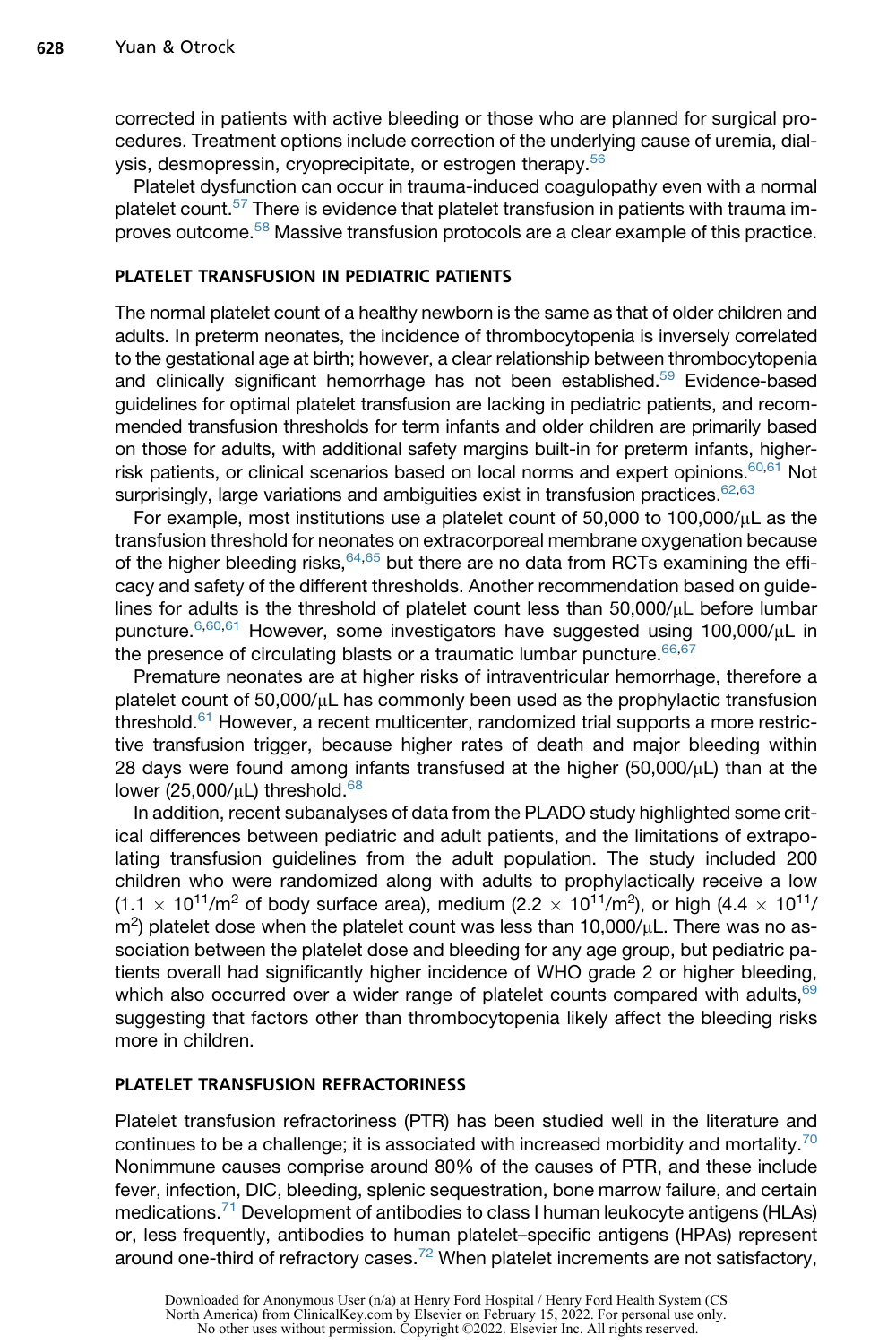ABO-identical platelets should be used because the A and B antigens can be adsorbed to platelets, thus ABO incompatibility can contribute to increased platelet clearance from the circulation. Immune-mediated PTR can be shown by failure of an adequate corrected count increment  $\langle$ <5000/ $\mu$ L) 10 to 60 minutes following ABO-compatible platelet transfusion on 2 consecutive occasions.<sup>[73](#page-13-15)[,74](#page-13-16)</sup> It is worth mentioning that patients with class I HLA antibodies do not necessarily develop PTR. Patients who are refractory to platelet transfusions and have class I HLA antibodies should receive HLA-matched/HLA-compatible platelet transfusion. If patients continue to be refractory to HLA-matched/HLA-compatible platelet transfusion and have HPA antibodies, they should receive HPA-matched platelet transfusion.<sup>[7](#page-10-13)</sup> In clinical practice, finding compatible platelet units can be challenging for highly alloimmunized patients.

## CONTRAINDICATIONS TO PLATELET TRANSFUSIONS

Platelet transfusion practices and their association with thrombosis and mortality were evaluated in ITP, thrombotic thrombocytopenic purpura (TTP), and heparin-induced thrombocytopenia (HIT) by Goel and colleagues.<sup>[75](#page-14-0)</sup> The study included hospitalizations of 79,980 patients with ITP, 10,624 patients with TTP, and 6332 patients with HIT. There were no significant associations between platelet transfusion and thrombosis/ mortality in ITP. Platelet transfusions were associated with arterial thrombosis and mortality among patients with TTP and HIT. Platelet transfusions are contraindicated in TTP and HIT unless there is life-threatening bleeding.  $7,76$  $7,76$ 

## SUMMARY

Platelets are commonly transfused either therapeutically to manage bleeding or prophylactically to prevent bleeding. Platelet transfusion practices are heterogeneous, although platelet transfusion guidelines have been published from different societies. In some clinical settings, these guidelines do not agree on the same platelet transfusion threshold. Moreover, the recommendations are either weak or lacking in many clinical situations. Platelet transfusion decisions should be weighed against the risks of transfusion side effects, refractoriness, and contraindications, as in TTP and HIT.

## CLINICS CARE POINTS

- Platelet products are prepared either by concentrating the platelets from whole blood donations, or more commonly by collecting platelets directly from donors via automated apheresis procedures.
- Published platelet transfusion guidelines partly lack recommendations or differ in the platelet threshold recommendations in some clinical situations.
- Platelet transfusion guidelines concur with strongly recommending prophylactic platelet transfusion for severe hypoproliferative thrombocytopenia ( $\leq 10,000/\mu$ L) following chemotherapy or allogeneic bone marrow transplantation.
- Platelet transfusion decisions should be weighed against the risks of transfusions and the availability of platelet products.

## **DISCLOSURE**

The authors have nothing to disclose.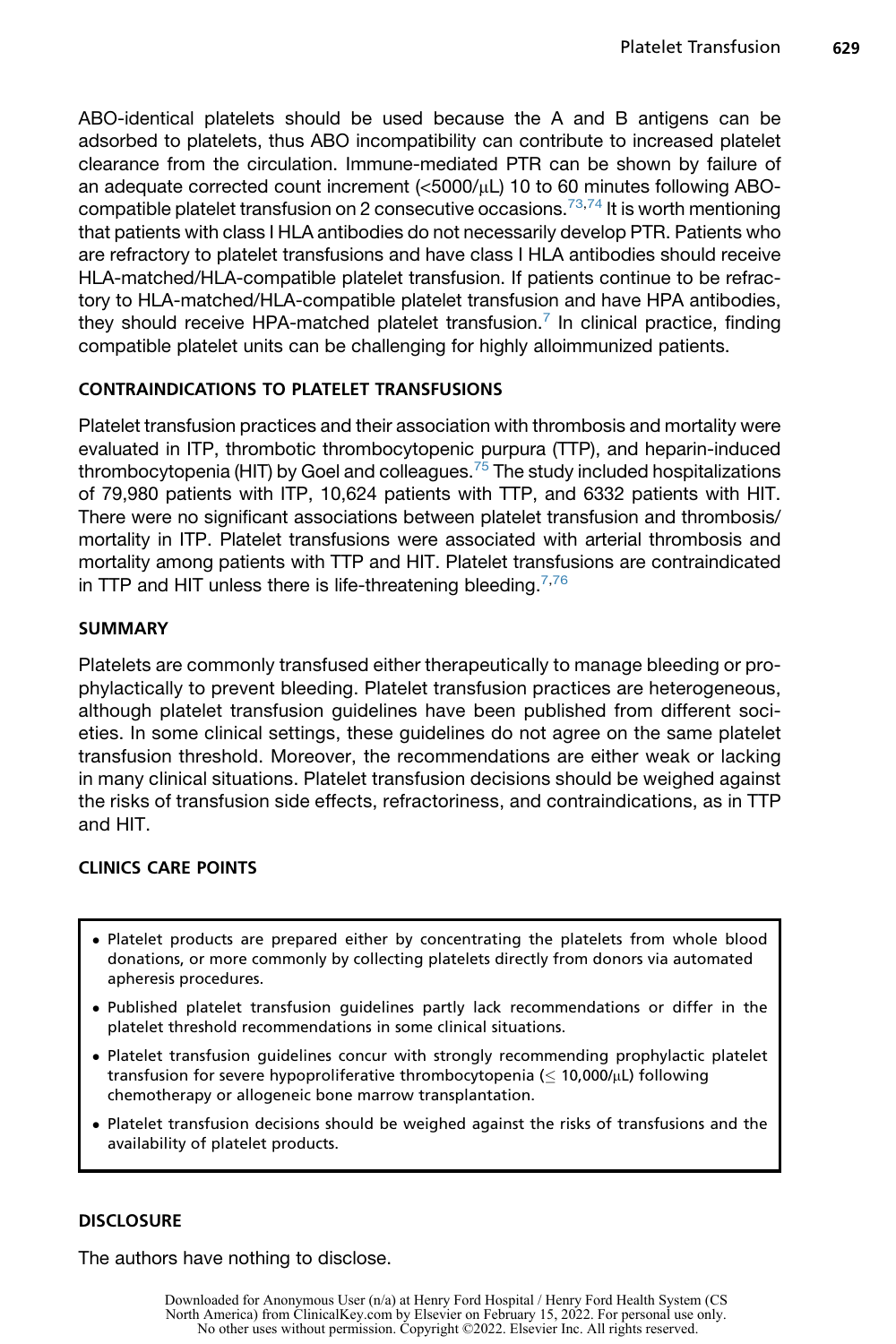## **REFERENCES**

- <span id="page-10-0"></span>1. [Eisinger F, Patzelt J, Langer HF. The platelet response to tissue injury. Front Med](http://refhub.elsevier.com/S0272-2712(21)00049-4/sref1) [\(Lausanne\) 2018;5:317](http://refhub.elsevier.com/S0272-2712(21)00049-4/sref1).
- <span id="page-10-1"></span>2. American Red Cross. Blood needs & blood supply. Available at: [https://www.](https://www.redcrossblood.org/donate-blood/how-to-donate/how-blood-donations-help/blood-needs-blood-supply.html) [redcrossblood.org/donate-blood/how-to-donate/how-blood-donations-help/](https://www.redcrossblood.org/donate-blood/how-to-donate/how-blood-donations-help/blood-needs-blood-supply.html) [blood-needs-blood-supply.html](https://www.redcrossblood.org/donate-blood/how-to-donate/how-blood-donations-help/blood-needs-blood-supply.html). Accessed January 5, 2019.
- <span id="page-10-2"></span>3. [Yazer MH, Shaz B, Seheult JN, et al. Trends in platelet distributions from 2008 to](http://refhub.elsevier.com/S0272-2712(21)00049-4/sref3) [2017: a survey of twelve national and regional blood collectors. Vox Sang 2020;](http://refhub.elsevier.com/S0272-2712(21)00049-4/sref3) [115:703–11.](http://refhub.elsevier.com/S0272-2712(21)00049-4/sref3)
- <span id="page-10-3"></span>4. [Estcourt LJ. Why has demand for platelet components increased? A review.](http://refhub.elsevier.com/S0272-2712(21)00049-4/sref4) [Transfus Med 2014;24:260–8.](http://refhub.elsevier.com/S0272-2712(21)00049-4/sref4)
- <span id="page-10-4"></span>5. [Charlton A, Wallis J, Robertson J, et al. Where did platelets go in 2012? A survey](http://refhub.elsevier.com/S0272-2712(21)00049-4/sref5) [of platelet transfusion practice in the North of England. Transfus Med 2014;24:](http://refhub.elsevier.com/S0272-2712(21)00049-4/sref5) [213–8.](http://refhub.elsevier.com/S0272-2712(21)00049-4/sref5)
- <span id="page-10-5"></span>6. [Kaufman RM, Djulbegovic B, Gernsheimer T, et al. Platelet transfusion: a clinical](http://refhub.elsevier.com/S0272-2712(21)00049-4/sref6) [practice guideline from the AABB. Ann Intern Med 2015;162:205–13](http://refhub.elsevier.com/S0272-2712(21)00049-4/sref6).
- <span id="page-10-13"></span>7. [Estcourt LJ, Birchall J, Allard S, et al, British Committee for Standards in Haema](http://refhub.elsevier.com/S0272-2712(21)00049-4/sref7)[tology. Guidelines for the use of platelet transfusions. Br J Haematol 2017;176:](http://refhub.elsevier.com/S0272-2712(21)00049-4/sref7) [365–94.](http://refhub.elsevier.com/S0272-2712(21)00049-4/sref7)
- <span id="page-10-11"></span>8. [Schiffer CA, Bohlke K, Delaney M, et al. Platelet transfusion for patients with can](http://refhub.elsevier.com/S0272-2712(21)00049-4/sref8)[cer: American society of clinical oncology clinical practice guideline update.](http://refhub.elsevier.com/S0272-2712(21)00049-4/sref8) [J Clin Oncol 2018;36:283–99.](http://refhub.elsevier.com/S0272-2712(21)00049-4/sref8)
- <span id="page-10-6"></span>9. [Estcourt LJ, Birchall J, Lowe D, et al. Platelet transfusions in haematology pa](http://refhub.elsevier.com/S0272-2712(21)00049-4/sref9)[tients: are we using them appropriately? Vox Sang 2012;103:284–93](http://refhub.elsevier.com/S0272-2712(21)00049-4/sref9).
- <span id="page-10-7"></span>10. [Devine DV, Serrano K. The manufacture of platelet products. In: Sweeney JD,](http://refhub.elsevier.com/S0272-2712(21)00049-4/sref10) [Lozano M, editors. Platelet transfusion therapy. Bethesda: AABB Press; 2013.](http://refhub.elsevier.com/S0272-2712(21)00049-4/sref10) [p. 53–70.](http://refhub.elsevier.com/S0272-2712(21)00049-4/sref10)
- <span id="page-10-8"></span>11. [McCullough J. Overview of platelet transfusion. Semin Hematol 2010 Jul;47:](http://refhub.elsevier.com/S0272-2712(21)00049-4/sref11) [235–42.](http://refhub.elsevier.com/S0272-2712(21)00049-4/sref11)
- <span id="page-10-9"></span>12. [Cazenave J, Isola H, Kientz D. Pathogen inactivation of platelets. In: Sweeney JD,](http://refhub.elsevier.com/S0272-2712(21)00049-4/sref12) [Lozano M, editors. Platelet transfusion therapy. Bethesda: AABB Press; 2013.](http://refhub.elsevier.com/S0272-2712(21)00049-4/sref12) [p. 119–67.](http://refhub.elsevier.com/S0272-2712(21)00049-4/sref12)
- <span id="page-10-10"></span>13. [Kuter DJ. Managing thrombocytopenia associated with cancer chemotherapy.](http://refhub.elsevier.com/S0272-2712(21)00049-4/sref13) [Oncology \(Williston Park\) 2015;29:282–94.](http://refhub.elsevier.com/S0272-2712(21)00049-4/sref13)
- <span id="page-10-12"></span>14. Wandt H, Schäfer-Eckart K, Greinacher A. Platelet transfusion in hematology, [oncology and surgery. Dtsch Arztebl Int 2014;111:809–15](http://refhub.elsevier.com/S0272-2712(21)00049-4/sref14).
- <span id="page-10-14"></span>15. [Goerge T, Ho-Tin-Noe B, Carbo C, et al. Inflammation induces hemorrhage in](http://refhub.elsevier.com/S0272-2712(21)00049-4/sref15) [thrombocytopenia. Blood 2008;111:4958–64.](http://refhub.elsevier.com/S0272-2712(21)00049-4/sref15)
- <span id="page-10-15"></span>16. [Stanworth SJ, Hudson CL, Estcourt LJ, et al, TOPPS Study Investigators. Risk of](http://refhub.elsevier.com/S0272-2712(21)00049-4/sref16) [bleeding and use of platelet transfusions in patients with hematologic malig](http://refhub.elsevier.com/S0272-2712(21)00049-4/sref16)[nancies: recurrent event analysis. Haematologica 2015;100:740–7](http://refhub.elsevier.com/S0272-2712(21)00049-4/sref16).
- <span id="page-10-16"></span>17. [Wandt H, Schaefer-Eckart K, Wendelin K, et al. Study Alliance Leukemia. Thera](http://refhub.elsevier.com/S0272-2712(21)00049-4/sref17)[peutic platelet transfusion versus routine prophylactic transfusion in patients with](http://refhub.elsevier.com/S0272-2712(21)00049-4/sref17) [haematological malignancies: an open-label, multicentre, randomised study.](http://refhub.elsevier.com/S0272-2712(21)00049-4/sref17) [Lancet 2012;380:1309–16](http://refhub.elsevier.com/S0272-2712(21)00049-4/sref17).
- <span id="page-10-17"></span>18. [Stanworth SJ, Estcourt LJ, Powter G, et al, TOPPS Investigators. A no-prophylaxis](http://refhub.elsevier.com/S0272-2712(21)00049-4/sref18) [platelet-transfusion strategy for hematologic cancers. N Engl J Med 2013;368:](http://refhub.elsevier.com/S0272-2712(21)00049-4/sref18) [1771–80.](http://refhub.elsevier.com/S0272-2712(21)00049-4/sref18)
- <span id="page-10-18"></span>19. [Li D, Glor T, Jones GA. Thrombocytopenia and neurosurgery: a literature review.](http://refhub.elsevier.com/S0272-2712(21)00049-4/sref19) [World Neurosurg 2017;106:277–80.](http://refhub.elsevier.com/S0272-2712(21)00049-4/sref19)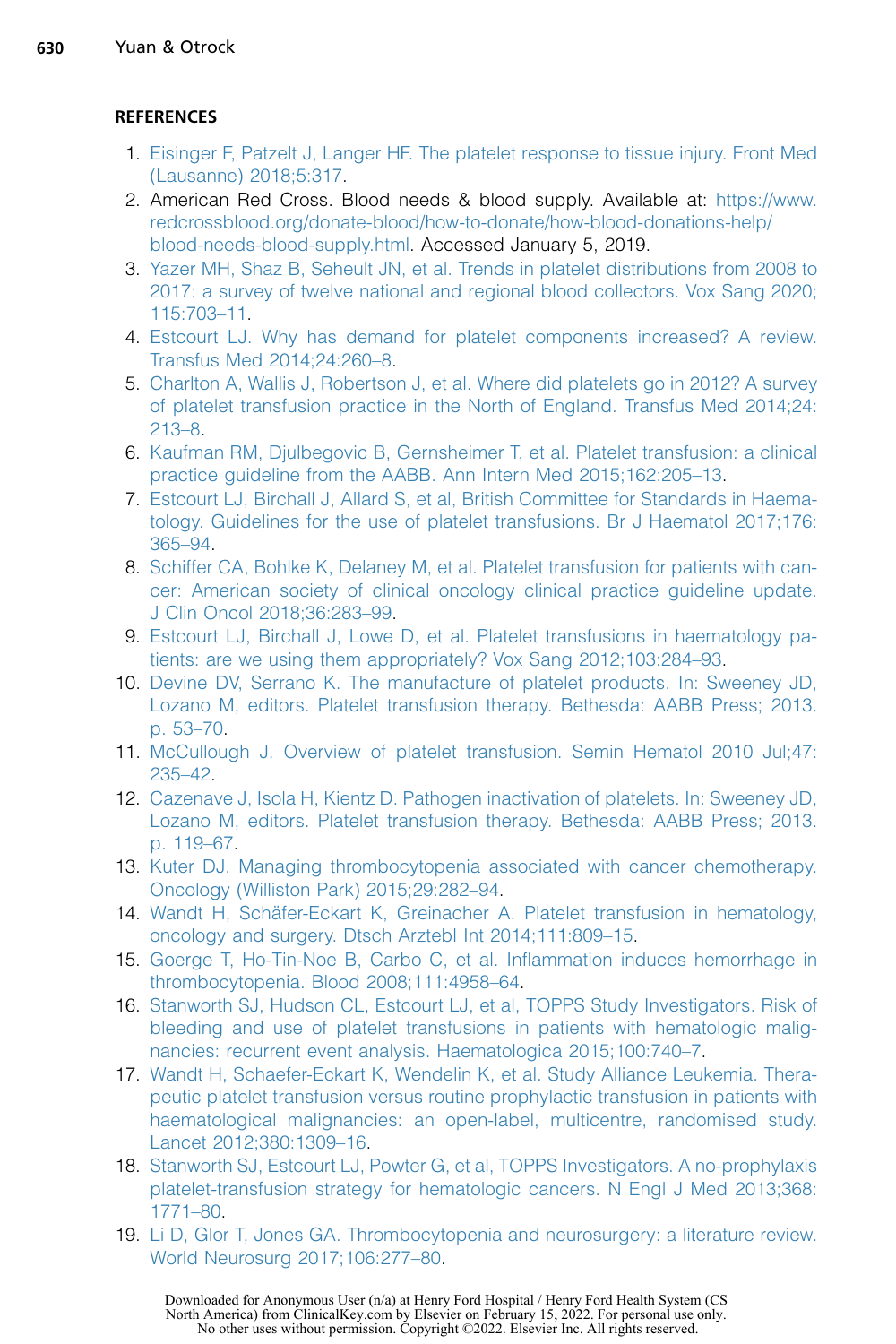- <span id="page-11-0"></span>20. [Liumbruno GM, Bennardello F, Lattanzio A, et al. Italian Society of Transfusion](http://refhub.elsevier.com/S0272-2712(21)00049-4/sref20) [Medicine and Immunohaematology \(SIMTI\) Working Party. Recommendations](http://refhub.elsevier.com/S0272-2712(21)00049-4/sref20) [for the transfusion management of patients in the peri-operative period. I. The](http://refhub.elsevier.com/S0272-2712(21)00049-4/sref20) [pre-operative period. Blood Transfus 2011;9:19–40.](http://refhub.elsevier.com/S0272-2712(21)00049-4/sref20)
- <span id="page-11-1"></span>21. [Estcourt LJ, Ingram C, Doree C, et al. Use of platelet transfusions prior to lumbar](http://refhub.elsevier.com/S0272-2712(21)00049-4/sref21) [punctures or epidural anaesthesia for the prevention of complications in people](http://refhub.elsevier.com/S0272-2712(21)00049-4/sref21) [with thrombocytopenia. Cochrane Database Syst Rev 2016;\(5\):CD011980](http://refhub.elsevier.com/S0272-2712(21)00049-4/sref21).
- <span id="page-11-2"></span>22. [van Veen JJ, Nokes TJ, Makris M. The risk of spinal haematoma following neurax](http://refhub.elsevier.com/S0272-2712(21)00049-4/sref22)[ial anaesthesia or lumbar puncture in thrombocytopenic individuals. Br J Haema](http://refhub.elsevier.com/S0272-2712(21)00049-4/sref22)[tol 2010;148:15–25](http://refhub.elsevier.com/S0272-2712(21)00049-4/sref22).
- <span id="page-11-3"></span>23. [Choi S, Brull R. Neuraxial techniques in obstetric and non-obstetric patients with](http://refhub.elsevier.com/S0272-2712(21)00049-4/sref23) [common bleeding diatheses. Anesth Analg 2009;109:648–60](http://refhub.elsevier.com/S0272-2712(21)00049-4/sref23).
- <span id="page-11-4"></span>24. [Faiz SA, Jimenez CA, Fellman BM, et al. Incidence of bleeding complications with](http://refhub.elsevier.com/S0272-2712(21)00049-4/sref24) [flexible bronchoscopy in cancer patients with thrombocytopenia. J Bronchology](http://refhub.elsevier.com/S0272-2712(21)00049-4/sref24) [Interv Pulmonol 2019;26:280–6.](http://refhub.elsevier.com/S0272-2712(21)00049-4/sref24)
- <span id="page-11-5"></span>25. [Nandagopal L, Veeraputhiran M, Jain T, et al. Bronchoscopy can be done safely](http://refhub.elsevier.com/S0272-2712(21)00049-4/sref25) [in patients with thrombocytopenia. Transfusion 2016;56:344–8.](http://refhub.elsevier.com/S0272-2712(21)00049-4/sref25)
- <span id="page-11-6"></span>26. [Krishna SG, Rao BB, Thirumurthi S, et al. Safety of endoscopic interventions in](http://refhub.elsevier.com/S0272-2712(21)00049-4/sref26) [patients with thrombocytopenia. Gastrointest Endosc 2014;80:425–34.](http://refhub.elsevier.com/S0272-2712(21)00049-4/sref26)
- <span id="page-11-7"></span>27. [Abu-Sbeih H, Ali FS, Coronel E, et al. Safety of endoscopy in cancer patients](http://refhub.elsevier.com/S0272-2712(21)00049-4/sref27) [with thrombocytopenia and neutropenia. Gastrointest Endosc 2019;89:](http://refhub.elsevier.com/S0272-2712(21)00049-4/sref27) [937–49.e2](http://refhub.elsevier.com/S0272-2712(21)00049-4/sref27).
- <span id="page-11-8"></span>28. [Boyum JH, Atwell TD, Schmit GD, et al. Incidence and risk factors for adverse](http://refhub.elsevier.com/S0272-2712(21)00049-4/sref28) [events related to image-guided liver biopsy. Mayo Clin Proc 2016;91:329–35.](http://refhub.elsevier.com/S0272-2712(21)00049-4/sref28)
- <span id="page-11-9"></span>29. [World Health Organization \(WHO\). WHO handbook for reporting results of cancer](http://refhub.elsevier.com/S0272-2712(21)00049-4/sref29) [treatment. Geneva, Switzerland: WHO; 1979](http://refhub.elsevier.com/S0272-2712(21)00049-4/sref29).
- <span id="page-11-10"></span>30. [American National Red Cross. A compendium of transfusion practice guidelines.](http://refhub.elsevier.com/S0272-2712(21)00049-4/sref30) [3rd edition. Washington, DC: ARC; 2017.](http://refhub.elsevier.com/S0272-2712(21)00049-4/sref30)
- 31. [Spahn DR, Bouillon B, Cerny, et al. The European guideline on management of](http://refhub.elsevier.com/S0272-2712(21)00049-4/sref31) [major bleeding coagulopathy following trauma: fifth edition. Crit Care 2019;23:98](http://refhub.elsevier.com/S0272-2712(21)00049-4/sref31).
- <span id="page-11-16"></span>32. [Hunt BJ, Shubha A, Keeling D, et al, On behalf of the British Committee for Stan](http://refhub.elsevier.com/S0272-2712(21)00049-4/sref32)[dards in Haematology. A practical guideline for the haematological management](http://refhub.elsevier.com/S0272-2712(21)00049-4/sref32) [of major haemorrhage. Br J Haematol 2015;170:788–803](http://refhub.elsevier.com/S0272-2712(21)00049-4/sref32).
- 33. [Dzik WH, Blajchman MA, Fergusson D, et al. Clinical review: Canadian national](http://refhub.elsevier.com/S0272-2712(21)00049-4/sref33) [advisory committee on blood and blood products–massive transfusion](http://refhub.elsevier.com/S0272-2712(21)00049-4/sref33) [consensus conference 2011: report of the panel. Crit Care 2011;15:242.](http://refhub.elsevier.com/S0272-2712(21)00049-4/sref33)
- 34. [Stainsby D, MacLennan S, Thomas D, et al. Guidelines on the management of](http://refhub.elsevier.com/S0272-2712(21)00049-4/sref34) [massive blood loss. Br J Haematol 2006;135:634–41](http://refhub.elsevier.com/S0272-2712(21)00049-4/sref34).
- <span id="page-11-11"></span>35. [Levi M, Toh CH, Thachil J, et al. Guidelines for the diagnosis and management of](http://refhub.elsevier.com/S0272-2712(21)00049-4/sref35) [disseminated intravascular coagulation. British Committee for Standards in Hae](http://refhub.elsevier.com/S0272-2712(21)00049-4/sref35)[matology. Br J Haematol 2009;145:24–33.](http://refhub.elsevier.com/S0272-2712(21)00049-4/sref35)
- <span id="page-11-13"></span><span id="page-11-12"></span>36. [Webert K, Cook RJ, Sigouin CS, et al. The risk of bleeding in thrombocytopenic](http://refhub.elsevier.com/S0272-2712(21)00049-4/sref36) [patients with acute myeloid leukemia. Haematologica 2006;91:1530–7.](http://refhub.elsevier.com/S0272-2712(21)00049-4/sref36)
- 37. [Hess JR, Lindell AL, Stansbury LG, et al. The prevalence of abnormal results of](http://refhub.elsevier.com/S0272-2712(21)00049-4/sref37) [conventional coagulation tests on admission to a trauma center. Transfusion](http://refhub.elsevier.com/S0272-2712(21)00049-4/sref37) [2009;49:34–9.](http://refhub.elsevier.com/S0272-2712(21)00049-4/sref37)
- <span id="page-11-15"></span><span id="page-11-14"></span>38. [Stansbury LG, Hess AS, Thompson K, et al. The clinical significance of platelet](http://refhub.elsevier.com/S0272-2712(21)00049-4/sref38) [counts in the first 24 hours after severe injury. Transfusion 2013;53:783–9.](http://refhub.elsevier.com/S0272-2712(21)00049-4/sref38)
- 39. [Wohlauer MV, Moore EE, Thomas S, et al. Early platelet dysfunction: an unrecog](http://refhub.elsevier.com/S0272-2712(21)00049-4/sref39)[nized role in the acute coagulopathy of trauma. J Am Coll Surg 2012;214:739–46](http://refhub.elsevier.com/S0272-2712(21)00049-4/sref39).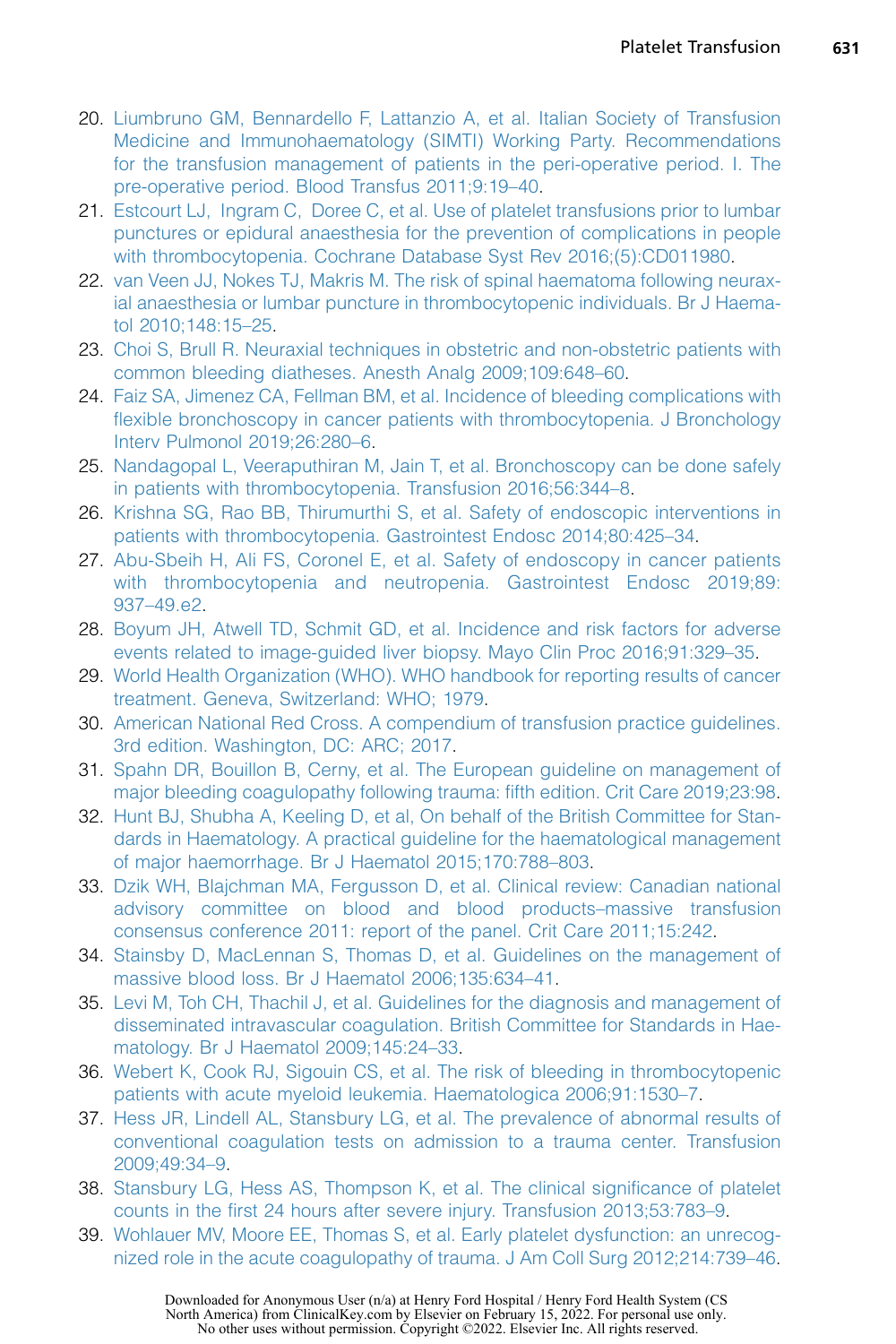- <span id="page-12-0"></span>40. [Johansson PI, Oliveri RS, Ostrowski SR. Hemostatic resuscitation with plasma](http://refhub.elsevier.com/S0272-2712(21)00049-4/sref40) [and platelets in trauma. J Emerg Trauma Shock 2012;5:120–5](http://refhub.elsevier.com/S0272-2712(21)00049-4/sref40).
- <span id="page-12-1"></span>41. [Brown JB, Cohen MJ, Minei JP, et al. Debunking the survival bias myth: charac](http://refhub.elsevier.com/S0272-2712(21)00049-4/sref41)[terization of mortality during the initial 24 hours for patients requiring massive](http://refhub.elsevier.com/S0272-2712(21)00049-4/sref41) [transfusion. J Trauma Acute Care Surg 2012;73:358–64.](http://refhub.elsevier.com/S0272-2712(21)00049-4/sref41)
- <span id="page-12-2"></span>42. [McQuilten ZK, Crighton G, Brunskill S, et al. Optimal dose, timing and ratio of](http://refhub.elsevier.com/S0272-2712(21)00049-4/sref42) [blood products in massive transfusion: results from a systematic review. Transfus](http://refhub.elsevier.com/S0272-2712(21)00049-4/sref42) [Med Rev 2018;32:6–15.](http://refhub.elsevier.com/S0272-2712(21)00049-4/sref42)
- <span id="page-12-3"></span>43. [Squizzato A, Hunt BJ, Kinasewitz GT, et al. Supportive management strategies for](http://refhub.elsevier.com/S0272-2712(21)00049-4/sref43) [disseminated intravascular coagulation. An international consensus. Thromb](http://refhub.elsevier.com/S0272-2712(21)00049-4/sref43) [Haemost 2016;115:896–904.](http://refhub.elsevier.com/S0272-2712(21)00049-4/sref43)
- <span id="page-12-4"></span>44. [Ducruet AF, Hickman AL, Zacharia BE, et al. Impact of platelet transfusion on he](http://refhub.elsevier.com/S0272-2712(21)00049-4/sref44)[matoma expansion in patients receiving antiplatelet agents before intracerebral](http://refhub.elsevier.com/S0272-2712(21)00049-4/sref44) [hemorrhage. Neurol Res 2010;32:706–10.](http://refhub.elsevier.com/S0272-2712(21)00049-4/sref44)
- <span id="page-12-5"></span>45. [Creutzfeldt CJ, Weinstein JR, Longstreth WT, et al. Prior antiplatelet therapy,](http://refhub.elsevier.com/S0272-2712(21)00049-4/sref45) [platelet infusion therapy, and outcome after intracerebral hemorrhage. J Stroke](http://refhub.elsevier.com/S0272-2712(21)00049-4/sref45) [Cerebrovasc Dis 2009;18:221–8.](http://refhub.elsevier.com/S0272-2712(21)00049-4/sref45)
- <span id="page-12-6"></span>46. [Baharoglu MI, Cordonnier C, Al-Shahi Salman R, et al. Platelet transfusion versus](http://refhub.elsevier.com/S0272-2712(21)00049-4/sref46) [standard care after acute stroke due to spontaneous cerebral haemorrhage](http://refhub.elsevier.com/S0272-2712(21)00049-4/sref46) [associated with antiplatelet therapy \(PATCH\): a randomised, open-label, phase](http://refhub.elsevier.com/S0272-2712(21)00049-4/sref46) [3 trial. Lancet 2016;387:2605–13](http://refhub.elsevier.com/S0272-2712(21)00049-4/sref46).
- <span id="page-12-7"></span>47. [Prodan CI. Platelet after intracerebral haemorrhage: more is not better. Lancet](http://refhub.elsevier.com/S0272-2712(21)00049-4/sref47) [2016;387:2577–8](http://refhub.elsevier.com/S0272-2712(21)00049-4/sref47).
- <span id="page-12-8"></span>48. [Li X, Sun Z, Zhao W, et al. Effect of acetylsalicylic acid usage and platelet trans](http://refhub.elsevier.com/S0272-2712(21)00049-4/sref48)[fusion on postoperative hemorrhage and activities of daily living in patients with](http://refhub.elsevier.com/S0272-2712(21)00049-4/sref48) [acute intracerebral hemorrhage. J Neurosurg 2013;118:94–103.](http://refhub.elsevier.com/S0272-2712(21)00049-4/sref48)
- <span id="page-12-9"></span>49. Thorn S, Güting H, Mathes T, et al. The effect of platelet transfusion in patients [with traumatic brain injury and concomitant antiplatelet use: a systematic review](http://refhub.elsevier.com/S0272-2712(21)00049-4/sref49) [and meta-analysis. Transfusion 2019;59:3536–44.](http://refhub.elsevier.com/S0272-2712(21)00049-4/sref49)
- <span id="page-12-10"></span>50. [Alvikas J, Myers SP, Wessel CB, et al. A systematic review and meta-analysis of](http://refhub.elsevier.com/S0272-2712(21)00049-4/sref50) [traumatic intracranial hemorrhage in patients taking prehospital antiplatelet ther](http://refhub.elsevier.com/S0272-2712(21)00049-4/sref50)[apy: is there a role for platelet transfusions? J Trauma Acute Care Surg 2020;88:](http://refhub.elsevier.com/S0272-2712(21)00049-4/sref50) [847–54.](http://refhub.elsevier.com/S0272-2712(21)00049-4/sref50)
- <span id="page-12-11"></span>51. [Spahr JE, Rodgers GM. Treatment of immune-mediated thrombocytopenia pur](http://refhub.elsevier.com/S0272-2712(21)00049-4/sref51)[pura with concurrent intravenous immunoglobulin and platelet transfusion: a](http://refhub.elsevier.com/S0272-2712(21)00049-4/sref51) [retrospective review of 40 patients. Am J Hematol 2008;83:122–5.](http://refhub.elsevier.com/S0272-2712(21)00049-4/sref51)
- <span id="page-12-12"></span>52. [Provan D, Stasi R, Newland AC, et al. International consensus report on the inves](http://refhub.elsevier.com/S0272-2712(21)00049-4/sref52)[tigation and management of primary immune thrombocytopenia. Blood 2010;115:](http://refhub.elsevier.com/S0272-2712(21)00049-4/sref52) [168–86.](http://refhub.elsevier.com/S0272-2712(21)00049-4/sref52)
- <span id="page-12-14"></span><span id="page-12-13"></span>53. [Hawkins J, Aster RH, Curtis BR. Post-transfusion purpura: current Perspectives.](http://refhub.elsevier.com/S0272-2712(21)00049-4/sref53) [J Blood Med 2019;10:405–15](http://refhub.elsevier.com/S0272-2712(21)00049-4/sref53).
- 54. [Lee RH, Kasthuri RS, Bergmeier W. Platelet transfusion for patients with platelet](http://refhub.elsevier.com/S0272-2712(21)00049-4/sref54) [dysfunction: effectiveness, mechanisms, and unanswered questions. Curr Opin](http://refhub.elsevier.com/S0272-2712(21)00049-4/sref54) [Hematol 2020;27:378–85.](http://refhub.elsevier.com/S0272-2712(21)00049-4/sref54)
- <span id="page-12-16"></span><span id="page-12-15"></span>55. [Boccardo P, Remuzzi G, Galbusera M. Platelet dysfunction in renal failure. Semin](http://refhub.elsevier.com/S0272-2712(21)00049-4/sref55) [Thromb Hemost 2004;30:579–89.](http://refhub.elsevier.com/S0272-2712(21)00049-4/sref55)
- <span id="page-12-17"></span>56. [Galbusera M, Remuzzi G, Boccardo P. Treatment of bleeding in dialysis patients.](http://refhub.elsevier.com/S0272-2712(21)00049-4/sref56) [Semin Dial 2009;22:279–86](http://refhub.elsevier.com/S0272-2712(21)00049-4/sref56).
- 57. [Chang R, Cardenas JC, Wade CE, et al. Advances in the understanding of](http://refhub.elsevier.com/S0272-2712(21)00049-4/sref57) [trauma-induced coagulopathy. Blood 2016;128:1043–9.](http://refhub.elsevier.com/S0272-2712(21)00049-4/sref57)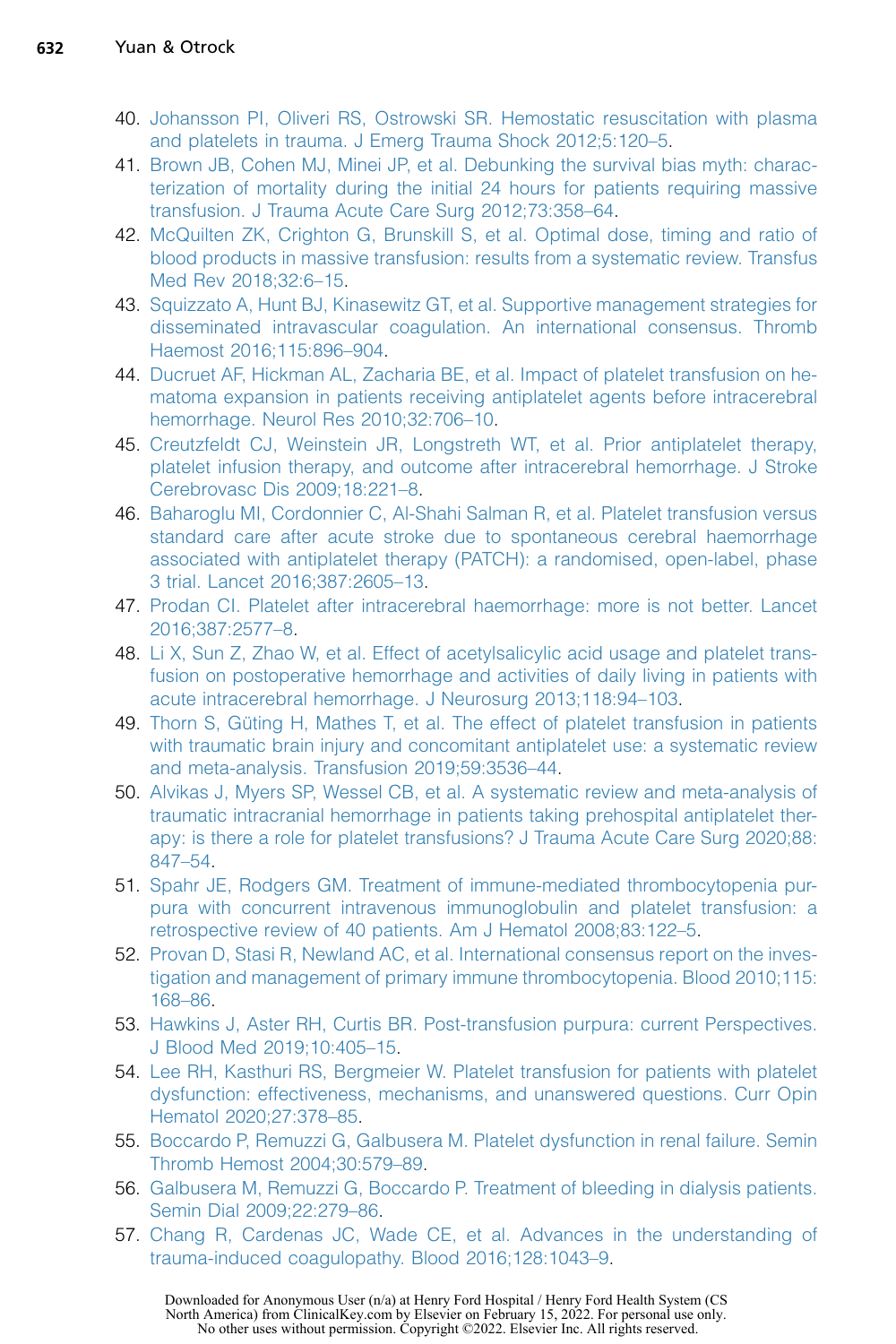- <span id="page-13-0"></span>58. [Holcomb JB, Tilley BC, Baraniuk S, et al, PROPPR Study Group. Transfusion of](http://refhub.elsevier.com/S0272-2712(21)00049-4/sref58) [plasma, platelets, and red blood cells in a 1:1:1 vs a 1:1:2 ratio and mortality](http://refhub.elsevier.com/S0272-2712(21)00049-4/sref58) [in patients with severe trauma: the PROPPR randomized clinical trial. JAMA](http://refhub.elsevier.com/S0272-2712(21)00049-4/sref58) [2015;313:471–82.](http://refhub.elsevier.com/S0272-2712(21)00049-4/sref58)
- <span id="page-13-1"></span>59. [Stanworth SJ. Thrombocytopenia, bleeding, and use of platelet transfusions in](http://refhub.elsevier.com/S0272-2712(21)00049-4/sref59) [sick neonates. Hematol Am Soc Hematol Educ Program 2012;2012:512–6](http://refhub.elsevier.com/S0272-2712(21)00049-4/sref59).
- <span id="page-13-2"></span>60. [Roseff SD, Luban NL, Manno CS. Guidelines for assessing appropriateness of](http://refhub.elsevier.com/S0272-2712(21)00049-4/sref60) [pediatric transfusion. Transfusion 2002;42:1398–413](http://refhub.elsevier.com/S0272-2712(21)00049-4/sref60).
- <span id="page-13-3"></span>61. [Patel RM, Josephson C. Neonatal and pediatric platelet transfusions: current](http://refhub.elsevier.com/S0272-2712(21)00049-4/sref61) [concepts and controversies. Curr Opin Hematol 2019;26:466–72](http://refhub.elsevier.com/S0272-2712(21)00049-4/sref61).
- <span id="page-13-4"></span>62. [Wong EC, Perez-Albuerne E, Moscow JA, et al. Transfusion management strate](http://refhub.elsevier.com/S0272-2712(21)00049-4/sref62)[gies: a survey of practicing pediatric hematology/oncology specialists. Pediatr](http://refhub.elsevier.com/S0272-2712(21)00049-4/sref62) [Blood Cancer 2005;44:119–27](http://refhub.elsevier.com/S0272-2712(21)00049-4/sref62).
- <span id="page-13-5"></span>63. [Josephson CD, Su LL, Christensen RD, et al. Platelet transfusion practices](http://refhub.elsevier.com/S0272-2712(21)00049-4/sref63) [among neonatologists in the United States and Canada: results of a survey. Pe](http://refhub.elsevier.com/S0272-2712(21)00049-4/sref63)[diatrics 2009;123:278–85.](http://refhub.elsevier.com/S0272-2712(21)00049-4/sref63)
- <span id="page-13-6"></span>64. [Maslach-Hubbard A, Bratton SL. Extracorporeal membrane oxygenation for pedi](http://refhub.elsevier.com/S0272-2712(21)00049-4/sref64)[atric respiratory failure: history, development and current status. World J Crit Care](http://refhub.elsevier.com/S0272-2712(21)00049-4/sref64) [Med 2013;2:29–39.](http://refhub.elsevier.com/S0272-2712(21)00049-4/sref64)
- <span id="page-13-7"></span>65. [Yuan S, Tsukahara E, De La Cruz K, et al. How we provide transfusion support for](http://refhub.elsevier.com/S0272-2712(21)00049-4/sref65) [neonatal and pediatric patients on extracorporeal membrane oxygenation. Trans](http://refhub.elsevier.com/S0272-2712(21)00049-4/sref65)[fusion 2013;53:1157–65](http://refhub.elsevier.com/S0272-2712(21)00049-4/sref65).
- <span id="page-13-8"></span>66. [Dutch Childhood Oncology Group, te Loo DM, Kamps WA, van der Does-van den](http://refhub.elsevier.com/S0272-2712(21)00049-4/sref66) [Berg A, et al. Prognostic significance of blasts in the cerebrospinal fluid without](http://refhub.elsevier.com/S0272-2712(21)00049-4/sref66) [pleiocytosis or a traumatic lumbar puncture in children with acute lymphoblastic](http://refhub.elsevier.com/S0272-2712(21)00049-4/sref66) [leukemia: experience of the Dutch Childhood Oncology Group. J Clin Oncol](http://refhub.elsevier.com/S0272-2712(21)00049-4/sref66) [2006;24:2332–6.](http://refhub.elsevier.com/S0272-2712(21)00049-4/sref66)
- <span id="page-13-9"></span>67. Bürger B, Zimmermann M, Mann G, et al. Diagnostic cerebrospinal fluid exami[nation in children with acute lymphoblastic leukemia: significance of low leuko](http://refhub.elsevier.com/S0272-2712(21)00049-4/sref67)[cyte counts with blasts or traumatic lumbar puncture. J Clin Oncol 2003;21:](http://refhub.elsevier.com/S0272-2712(21)00049-4/sref67) [184–8](http://refhub.elsevier.com/S0272-2712(21)00049-4/sref67).
- <span id="page-13-10"></span>68. [Curley A, Stanworth SJ, Willoughby K, et al. Randomized trial of platelet](http://refhub.elsevier.com/S0272-2712(21)00049-4/sref68)[transfusion thresholds in neonates. N Engl J Med 2019;380\(3\):242–51.](http://refhub.elsevier.com/S0272-2712(21)00049-4/sref68)
- <span id="page-13-11"></span>69. [Josephson CD, Granger S, Assmann SF, et al. Bleeding risks are higher in chil](http://refhub.elsevier.com/S0272-2712(21)00049-4/sref69)[dren versus adults given prophylactic platelet transfusions for treatment](http://refhub.elsevier.com/S0272-2712(21)00049-4/sref69)[induced hypoproliferative thrombocytopenia. Blood 2012;120:748–60](http://refhub.elsevier.com/S0272-2712(21)00049-4/sref69).
- <span id="page-13-12"></span>70. [Kerkhoffs JL, Eikenboom JC, van de Watering LM, et al. The clinical impact of](http://refhub.elsevier.com/S0272-2712(21)00049-4/sref70) [platelet refractoriness: correlation with bleeding and survival. Transfusion 2008;](http://refhub.elsevier.com/S0272-2712(21)00049-4/sref70) [48:1959–65](http://refhub.elsevier.com/S0272-2712(21)00049-4/sref70).
- <span id="page-13-14"></span><span id="page-13-13"></span>71. [Hod E, Schwartz J. Platelet transfusion refractoriness. Br J Haematol 2008;142:](http://refhub.elsevier.com/S0272-2712(21)00049-4/sref71) [348–60.](http://refhub.elsevier.com/S0272-2712(21)00049-4/sref71)
- 72. [Stanworth SJ, Navarrete C, Estcourt L, et al. Platelet refractoriness–practical ap](http://refhub.elsevier.com/S0272-2712(21)00049-4/sref72)[proaches and ongoing dilemmas in patient management. Br J Haematol 2015;](http://refhub.elsevier.com/S0272-2712(21)00049-4/sref72) [171:297–305](http://refhub.elsevier.com/S0272-2712(21)00049-4/sref72).
- <span id="page-13-15"></span>73. [Trial to Reduce Alloimmunization to Platelets Study Group. Leukocyte reduction](http://refhub.elsevier.com/S0272-2712(21)00049-4/sref73) [and ultraviolet B irradiation of platelets to prevent alloimmunization and refracto](http://refhub.elsevier.com/S0272-2712(21)00049-4/sref73)[riness to platelet transfusions. N Engl J Med 1997;337:1861–9.](http://refhub.elsevier.com/S0272-2712(21)00049-4/sref73)
- <span id="page-13-16"></span>74. [Davis KB, Slichter SJ, Corash L. Corrected count increment and percent platelet](http://refhub.elsevier.com/S0272-2712(21)00049-4/sref74) [recovery as measures of posttransfusion platelet response: problems and a so](http://refhub.elsevier.com/S0272-2712(21)00049-4/sref74)[lution. Transfusion 1999;39:586–92.](http://refhub.elsevier.com/S0272-2712(21)00049-4/sref74)